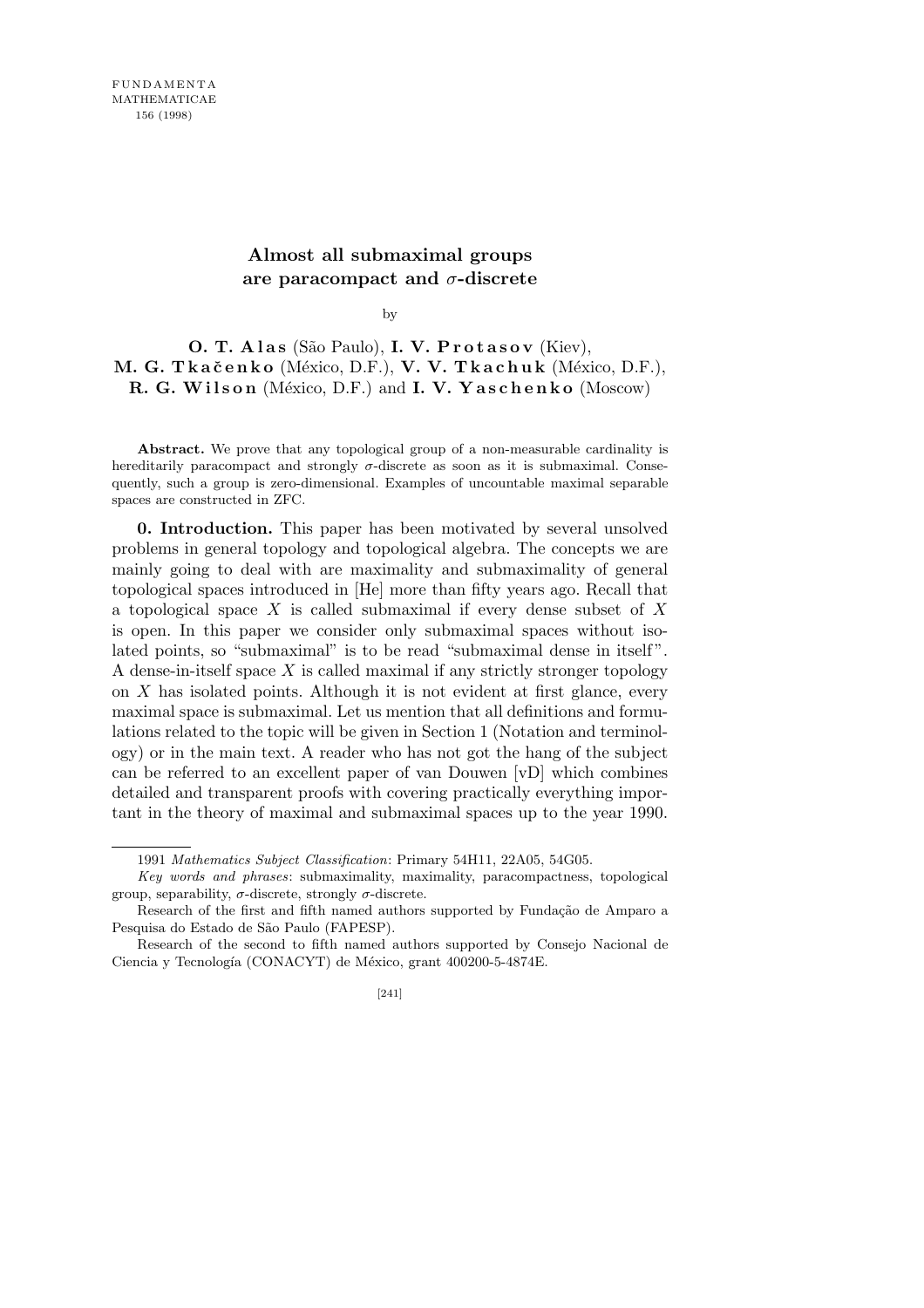The concepts of maximality and submaximality, although technical at first sight, can serve as an important tool in the study of extreme cases one comes across when studying the family of topologies without isolated points on a given set. The first attempt to provide an insight into the matter was made by E. Hewitt [He]. He was the first to discover a general way of constructing maximal topologies. The core of his method (which, by the way, is still in use) is the observation that any chain of topologies on the same set has an upper bound with the same separation axioms. This makes it possible to construct maximal and submaximal topologies by transfinite induction, taking care of the desired properties at successor steps.

There were some obstacles to progress in understanding the nature of maximality and submaximality which were discovered quite early. For example, it was not clear until very recently whether there existed a ZFC example of a maximal Tikhonov space. The breakthrough here is due to van Douwen [vD], who established that there is a countable regular maximal space in ZFC. Another brilliant result is the one of V. I. Malykhin [Ma]: Under Martin's axiom there exists a non-discrete Hausdorff topological group whose underlying space is maximal.

It seems that the first systematic study of submaximal spaces was undertaken in the paper of A. V. Arkhangel'skiï and P. J. Collins [ArCo]. They gave various necessary and sufficient conditions for a space to be submaximal and showed that every submaximal space is left-separated. This led naturally to the question whether every submaximal dense-in-itself space is  $\sigma$ -discrete (Problem 1.12 of [ArCo]). J. Schröder [Sch] established that this is not so if there is a measurable cardinal. It is quite possible that measurable cardinals show up with good reason, because in this paper we prove that if *G* is a topological submaximal group of non-measurable cardinality, then *G* is paracompact and strongly  $\sigma$ -discrete. This implies that *G* is zero-dimensional if its cardinality is not measurable, thus giving a consistent answer to Problem 8.18 of [ArCo].

Another question of Arkhangel'skiı̆ and Collins (Problem 8.6) is motivated by their result that every separable submaximal topological group is countable. They asked whether there exists a submaximal separable uncountable Hausdorff (Tikhonov) space. In this paper we construct an example of a Hausdorff separable maximal space of power  $2^{2^{\omega}}$  and a Tikhonov maximal separable space of cardinality  $2^{\omega}$ . We also prove that any submaximal group with the Suslin property is countable, strengthening the corresponding result of Arkhangel'skiĭ and Collins for separable submaximal groups.

**1. Notation and terminology.** All topological spaces are supposed to be Hausdorff and dense in themselves if the opposite is not stated explicitly.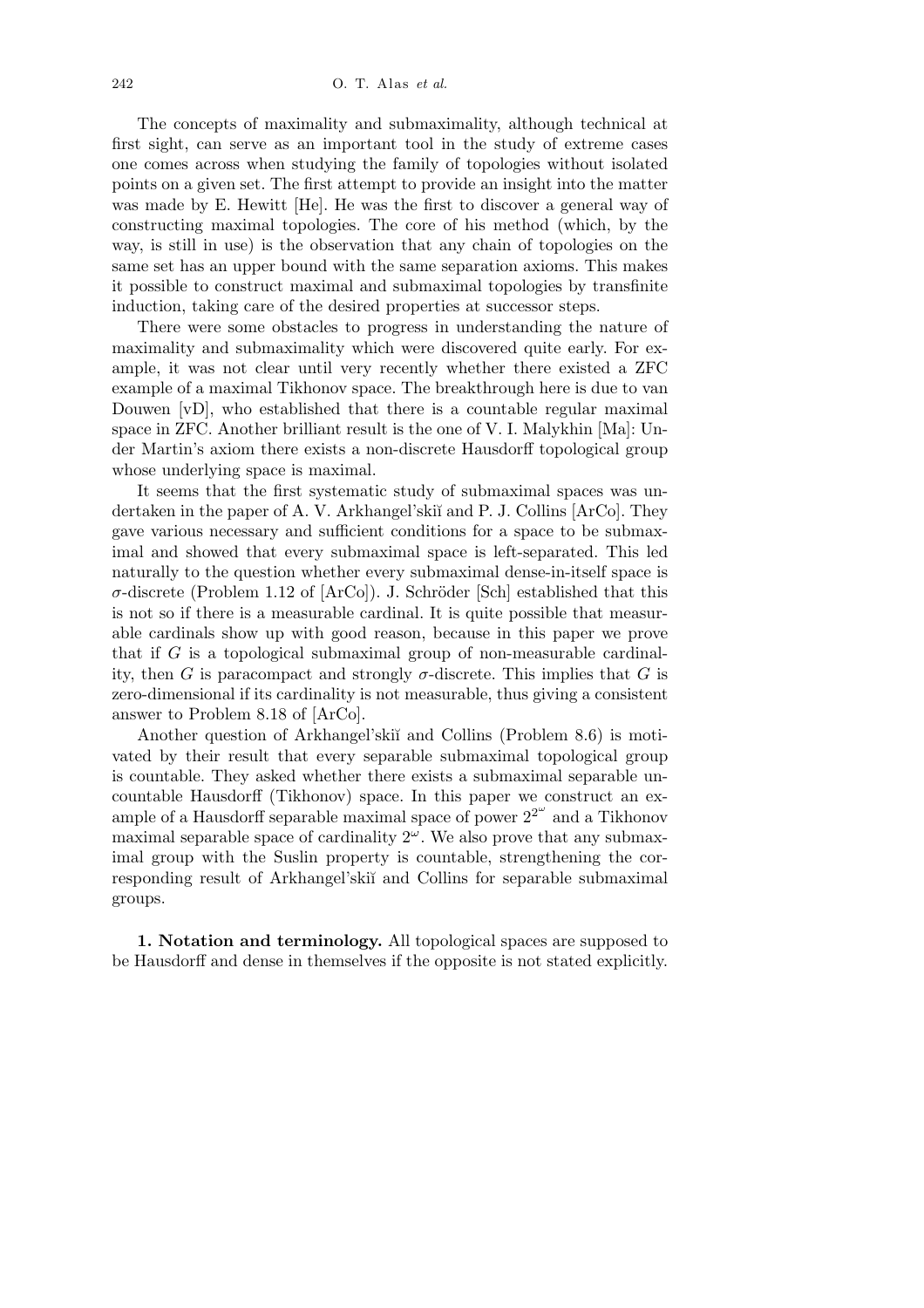If *X* is a space, then  $\tau(X)$  is its topology and  $\tau^*(X) = \tau(X) \setminus \{\emptyset\}$ . The closure of a set *A* in *X* is denoted by  $\overline{A}$  or by cl(*A*). A space is said to be *of first category* if it can be represented as a countable union of nowhere dense subsets. A (*strongly*) *σ*-*discrete space* is one which is a countable union of (closed) discrete subspaces. If *X* is a space and  $x \in X$ , then the *dispersion character*  $\Delta(x, X)$  of X at the point x is the minimum of the cardinalities of open subsets of *X* containing *x*. The cardinal number  $\Delta(X) = \min\{\Delta(x, X) : x \in X\}$ is called the *dispersion character* of *X*.

A space  $(X, \tau)$  is called *maximal* if for any topology  $\mu$  on X strictly finer than  $\tau$ , the space  $(X, \mu)$  has an isolated point. A space X is *submaximal* if any dense subset of  $X$  is open. A non-empty family  $D$  of dense subsets of a space *X* is called a *filter of dense subsets* of *X* if  $D$  is closed with respect to finite intersections and  $D \in \mathcal{D}$ ,  $D \subset D_1 \subset X$  implies  $D_1 \in \mathcal{D}$ . The family *D* is called an *ultrafilter of dense subsets* of *X* if there is no filter of dense subsets of *X* that properly contains *D*.

If  $D$  is an ultrafilter of dense subsets of  $(X, \tau)$ , then the topology generated by the subbase  $\tau \cup \mathcal{D}$  is known to be submaximal [GRS] and is called the *submaximal extension* of *τ* by *D*.

A space is called *irresolvable* if it is not the union of two disjoint dense subsets. If *G* is a group and  $A \subset G$ , then  $\langle A \rangle$  is the group generated by *A*, i.e. the smallest subgroup of *G* containing *A*.

A space *X* is called *collectionwise Hausdorff* if for any discrete subset *A* of *X* it is possible to choose an open  $V_p \ni p$  for every  $p \in A$  in such a way that the family  $\{V_p : p \in A\}$  is discrete. A space X is *metacompact* if every open cover of *X* has a point-finite refinement. A space *X* is called a *Q-set* if every subset of *X* is of type  $G_{\delta}$ . The symbol c, as well as  $2^{\omega}$ , denotes the power of continuum. All other notions are standard and can be found in [En].

**2. Submaximal and maximal spaces.** For the reader who is not a specialist in this area, we formulate without proofs some well-known simple facts about submaximal and maximal spaces. For details see [ArCo], [vD] and [GRS].

2.0. Facts. (1) *Every maximal space is submaximal*;

(2) *a space X is submaximal iff every subset of X is the intersection of a closed and an open subset of X*;

(3) *if X is submaximal*, *then any subset of X with empty interior is closed and discrete*;

(4) *a space is maximal iff it is submaximal and extremally disconnected*;

(5) *every submaximal space is irresolvable*;

(6) *if*  $(X, \tau)$  *is a Hausdorff space, then there exists a maximal Hausdorff*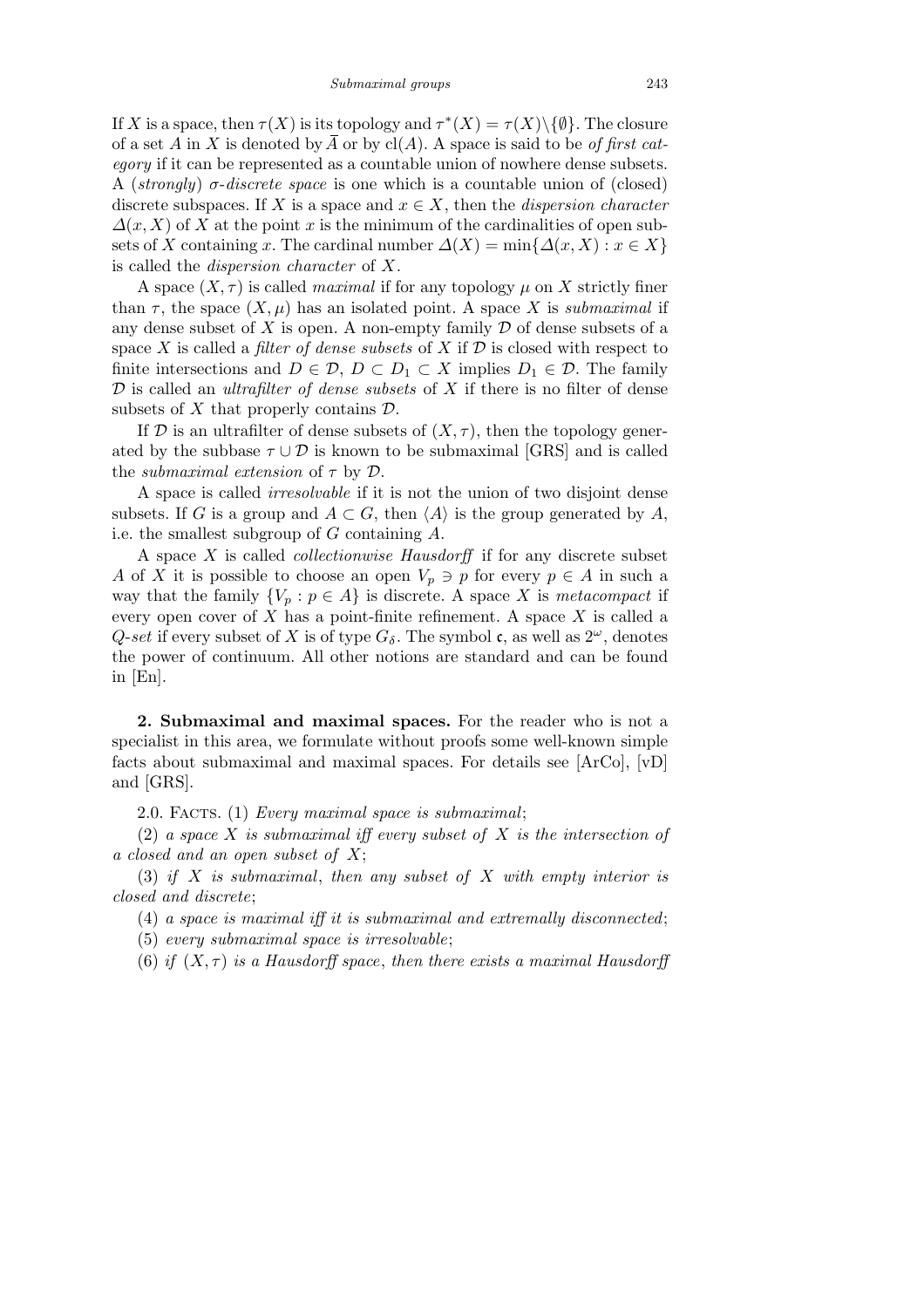$topology \mu \supset \tau$  *on X without isolated points*, and then  $\mu$  *is a maximal topology*;

(7) *if*  $(X, \tau)$  *is a submaximal space, and*  $\mu$  *is a topology on*  $X$  *finer than*  $\tau$ *, then*  $(X, \mu)$  *is submaximal.* 

2.1. Definition. Call a space *X weakly collectionwise Hausdorff* if for any closed discrete  $A = \{x_s : s \in S\} \subset X$  there exists a disjoint family  $\gamma = \{U_s : s \in S\} \subset \tau(X)$  such that  $x_s \in U_s$  for every  $s \in S$ . The family  $\gamma$ will be called *separating* for *A*.

V. I. Malykhin [Ma] proved that every collectionwise Hausdorff maximal space is hereditarily paracompact. The theorem that follows improves this result.

2.2. Theorem. *A submaximal weakly collectionwise Hausdorff space is hereditarily paracompact.*

P r o o f. Suppose that X is submaximal and weakly collectionwise Hausdorff. We first establish that *X* is hereditarily normal.

2.3. Lemma. *A submaximal space Z is hereditarily normal if and only if any two disjoint closed discrete subspaces of Z have disjoint open neighbourhoods.*

P r o o f. It suffices to prove the "if" part. Let Y be an arbitrary subspace of *Z*. If *P*, *Q* are disjoint closed subspaces of *Y*, then  $P = U \cup A$  and  $Q =$  $V \cup B$ , where  $U = \text{Int}(P)$ ,  $V = \text{Int}(Q)$  (the interiors are taken in *Z*) and the sets *A* and *B* are closed and discrete in *Z*. By the hypothesis of the lemma, there exist disjoint open sets  $U_1$  and  $V_1$  such that  $A \subset U_1$  and  $B \subset V_1$ . Let  $U_0 = U_1 \setminus \overline{V}$  and  $V_0 = V_1 \setminus \overline{U}$ . It can easily be checked that the sets  $U_P = U \cup U_0$  and  $U_Q = V \cup V_0$  are disjoint open neighbourhoods of *P* and *Q* respectively. ■

Returning to the proof of Theorem 2.2, we can conclude that *X* is hereditarily normal. Indeed, if *A* and *B* are disjoint closed and discrete subsets of *X*, let  $\gamma \subset \tau(X)$  be a separating family for  $A \cup B$ . Then the sets  $U_A = \bigcup \{ U : U \in \gamma \text{ and } U \cap A \neq \emptyset \}$  and  $U_B = \bigcup \{ U : U \in \gamma \text{ and } U \cap B \neq \emptyset \}$ are open disjoint neighbourhoods of *A* and *B* so that by Lemma 2.3 the space *X* is hereditarily normal.

Let us show that *X* is hereditarily collectionwise normal. By the hereditary normality of *X* it suffices to check that for every  $Y \subset X$  and for any discrete (in *Y*) family  $\mathcal{F} = \{F_s : s \in S\}$  of closed subsets of *Y* there is a disjoint family  $\mathcal{U} = \{U_s : s \in S\} \subset \tau(Y)$  with  $F_s \subset U_s$  for all  $s \in S$ .

Let  $O_s = \text{Int}(F_s)$  (the interiors in *Y*) and  $A_s = F_s \setminus O_s$  for any  $s \in S$ . The sets  $A_s$  are closed and discrete in *Y* and the family  $\{A_s : s \in S\}$  is discrete in *Y*. Therefore the set  $A = \bigcup \{A_s : s \in S\}$  is closed and discrete in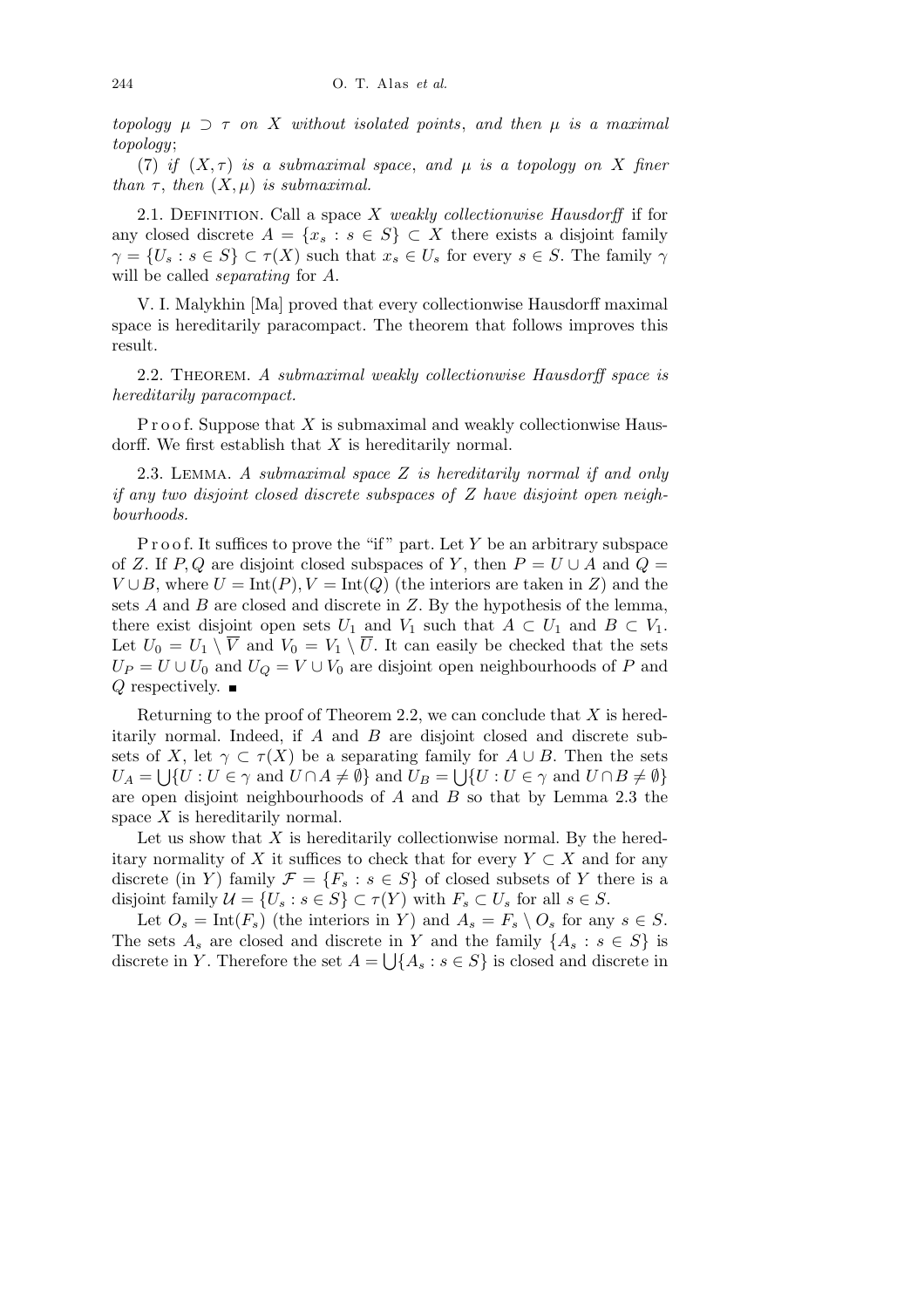*Y* and hence in *X* (here we use 2.0(3)). Let  $\gamma \subset \tau(Y)$  be a separating family for *A* obtained in an obvious way from a separating family for *A* in *X*. For every  $s \in S$  consider the set  $V_s = \bigcup \{ U : U \in \gamma, U \cap A_s \neq \emptyset \}$ . Now if we put  $W_s = V_s \setminus \bigcup \{ \overline{O}_t : t \in S \setminus \{s\} \}$  (the closures in Y) and  $U_s = O_s \cup W_s$ , then  $U_s$  is open in *Y* (because the family  ${\{\overline{O}_s : s \in S\}}$  is discrete in *Y*), and contains  $F_s$  since  $\bigcup \{ \overline{O}_t : t \in S \setminus \{s\} \} \cap F_s = \emptyset$ .

We claim that the family  ${U_s : s \in S}$  is disjoint. Indeed, if  $s \neq t$ , then

$$
U_s \cap U_t = (O_s \cup W_s) \cap (O_t \cup W_t)
$$
  
=  $(O_s \cap O_t) \cup (O_s \cap W_t) \cup (W_s \cap O_t) \cup (W_s \cap W_t),$ 

and all intersections in the above union are empty. Thus we have established collectionwise normality of *Y* .

Recall that in the presence of collectionwise normality paracompactness is equivalent to metacompactness [En, Theorem 5.3.3], so let us prove that any subspace *Y* of *X* is metacompact.

Take an open cover  $\mathcal{U} = \{U_s : s \in S\} \subset \tau(Y)$  of *Y*, where *S* is considered to be well-ordered. For each  $s \in S$ , let  $V_s = U_s \setminus \bigcup \{U_t : t < s\}$  (the closure in *Y*). It is clear that the family  $V = \{V_s : s \in S\}$  is disjoint and  $\bigcup V$  is dense in *Y*. Thus the set  $D = Y \setminus \bigcup Y$  is closed and discrete in *Y* and hence in *X*. For every *d* ∈ *D* fix a  $U_d$  ∈  $U$  such that  $d$  ∈  $U_d$ . Pick a separating family  $\gamma$  for *D* in *Y* and let  $V_d = U_d \cap U$ , where *U* is the unique element of  $\gamma$ which contains *d*. It is clear that the family  $\mathcal{V} \cup \{V_d : d \in D\}$  is a point-finite refinement of  $U$  and hence Y is paracompact.

2.4. PROPOSITION. *Suppose that*  $(X, \tau)$  *is a submaximal space. If*  $\mu$  *is a maximal topology on X stronger than τ* , *then*

- (1)  $(X, \tau)$  *and*  $(X, \mu)$  *have the same Suslin numbers*;
- (2)  $(X, \tau)$  *and*  $(X, \mu)$  *have the same densities*;
- (3) *a subset*  $D \subset X$  *is*  $\tau$ -discrete iff it is  $\mu$ -discrete;
- (4) *if*  $(X, \tau)$  *is regular, then*  $(X, \mu)$  *is Tikhonov*;
- (5) *if*  $(X, \tau)$  *is normal, then so is*  $(X, \mu)$ ;
- (6) *if*  $(X, \tau)$  *is collectionwise Hausdorff*, *then so is*  $(X, \mu)$ ;
- (7) *if*  $(X, \tau)$  *is paracompact*, *then so is*  $(X, \mu)$ *.*

Proof. To prove (1) it suffices to show that  $c(X, \mu) \leq c(X, \tau)$ . Let  $\gamma \subset \mu^*(X)$  be disjoint. Then each  $U \in \gamma$  is  $\mu$ -dense in itself and hence  $\tau$ dense in itself. Thus, the  $\tau$ -interior of *U* is non-empty so that the family of  $\tau$ interiors of the elements of  $\gamma$  does not exceed  $c(X, \tau)$ . Therefore  $|\gamma| \leq c(X, \tau)$ and (1) is proved.

Let *D* be  $\tau$ -dense in X. If it were not  $\mu$ -dense, then there would exist a  $\mu$ -open set  $U \subset X$  with  $U \cap D = \emptyset$ . But  $U$  is  $\mu$ -dense in itself and hence *τ*-dense in itself. This implies that the *τ*-interior of *U* is not empty, which gives a contradiction since  $D$  is  $\tau$ -dense. Thus, we have proved (2).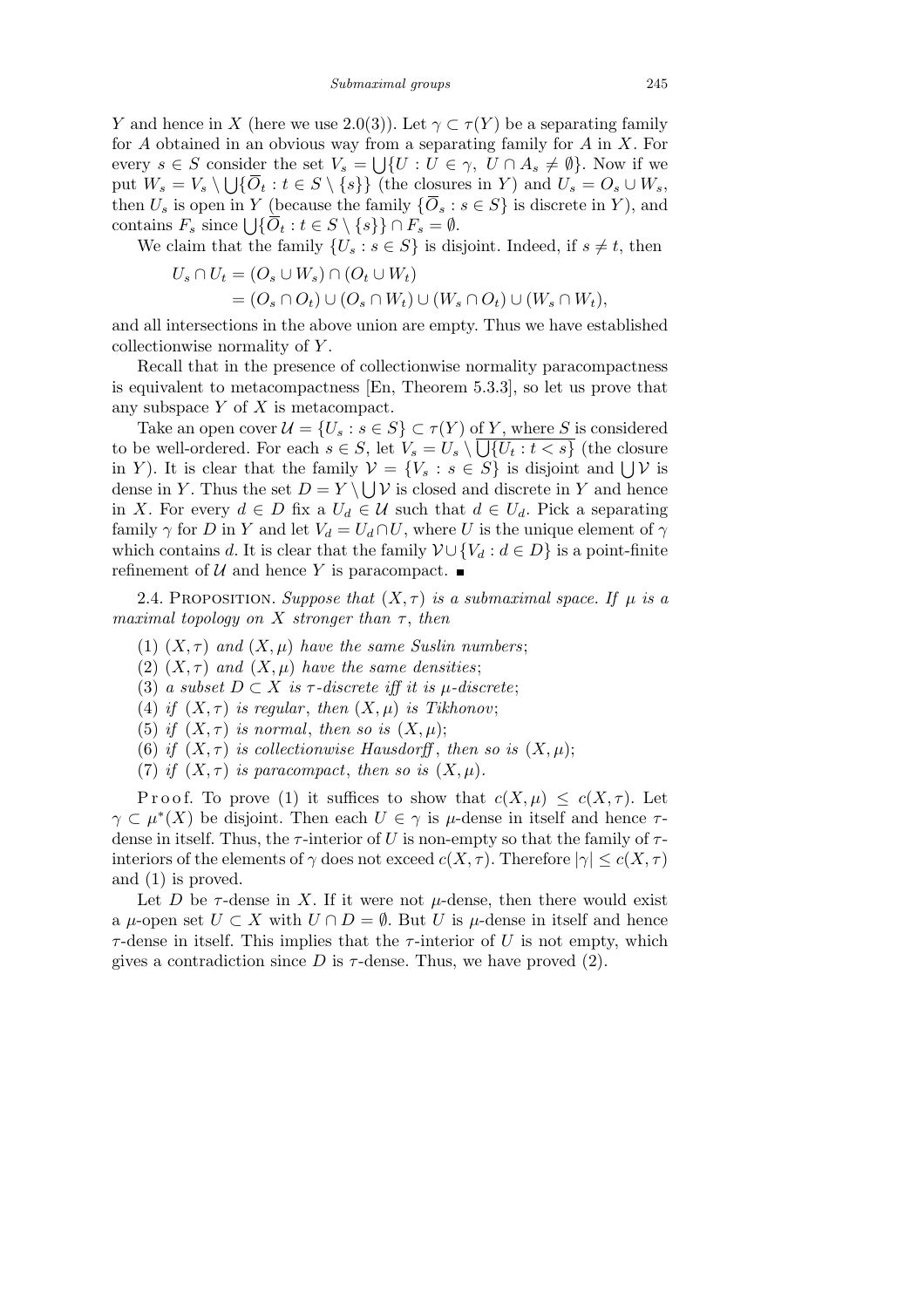To show that (3) holds it suffices to verify that if  $D$  is  $\mu$ -discrete, then it is *τ* -discrete. But if it were not so, then *D* would have non-empty interior in  $(X, \tau)$  and hence in  $(X, \mu)$ , giving a contradiction.

Assume that  $(X, \tau)$  is regular. Take any point  $x \in X$  and a  $\mu$ -closed subset  $F \subset X$  with  $x \notin F$ . Let  $O$  be the  $\tau$ -interior of  $F$ . The set  $F \setminus O$  is closed and discrete in  $(X, \tau)$  so that there is a  $\tau$ -open neighbourhood  $V_x$  of *x* and  $U \in \tau$  such that  $U \supset F \setminus O$  and  $V_x \cap U = \emptyset$ .

Now let  $W_x = V_x \setminus \overline{O}$  (the closure in  $\mu$ ) and  $W_F = O \cup U$ . It is immediate that  $W_x$  and  $W_F$  are  $\mu$ -open disjoint neighbourhoods of  $x$  and  $F$  respectively, and hence  $\mu$  is regular. To finish the proof of (4) observe that any regular extremally disconnected space is Tikhonov.

By Lemma 2.3, to settle (5) we only have to prove that any two closed and discrete subsets A and B of  $(X, \mu)$  can be separated by disjoint open sets. But it follows from (3) that *A* and *B* are also  $\tau$ -discrete (and thus closed). Therefore they can be separated in  $(X, \tau)$  and the same open sets will separate them in  $(X, \mu)$ .

If  $(X, \tau)$  is collectionwise Hausdorff and *D* is closed and discrete in  $(X, \mu)$ , then *D* is closed and discrete in  $(X, \tau)$  by (3). Now the same open sets which separate the points of *D* in  $(X, \tau)$  will separate them in  $(X, \mu)$ . This settles  $(6)$ . Condition  $(7)$  is an immediate consequence of  $(6)$  and Theorem 2.2.  $\blacksquare$ 

Arkhangel'skiï and Collins [ArCo] proved that every submaximal separable topological group is countable and asked whether there exists a submaximal separable uncountable Hausdorff or Tikhonov space ([ArCo, Problem 8.6]). We answer this question by constructing examples of separable maximal uncountable spaces.

2.5. Example. *There is a maximal Hausdorff separable space of cardinality*  $2^{2^{\omega}}$ *.* 

Proof. E. K. van Douwen [vD] constructed a ZFC example of a countable Tikhonov maximal space *Y* . Every maximal space has to be extremally disconnected [vD, Theorem 2.2], so that  $|\beta Y| = 2^{2^{\omega}}$ . Consider the set  $\beta Y$ with the topology *τ* such that

(1) any open subset of *Y* belongs to  $\tau$ ;

(2) if  $z \in \beta Y \setminus Y$ , then the family  $\mathcal{B}_z = \{\{z\} \cup ((U \cap Y) \setminus N) : U \text{ runs}$ over all open neighbourhoods of *z* in *βY* and *N* over closed discrete subsets of *Y* } is a base of *z* in  $\tau$ .

Denote by *X* the space  $\beta Y$  with the topology introduced in (1) and (2). It is clear that *X* is separable, Hausdorff and  $|\tilde{X}| = 2^{2^{\omega}}$ .

Let us prove that *X* is submaximal. Take any dense subset *D* of *X*. As *Y* is dense and open in *X*, the set *D* ∩ *Y* is dense in *Y* and hence open in *Y*.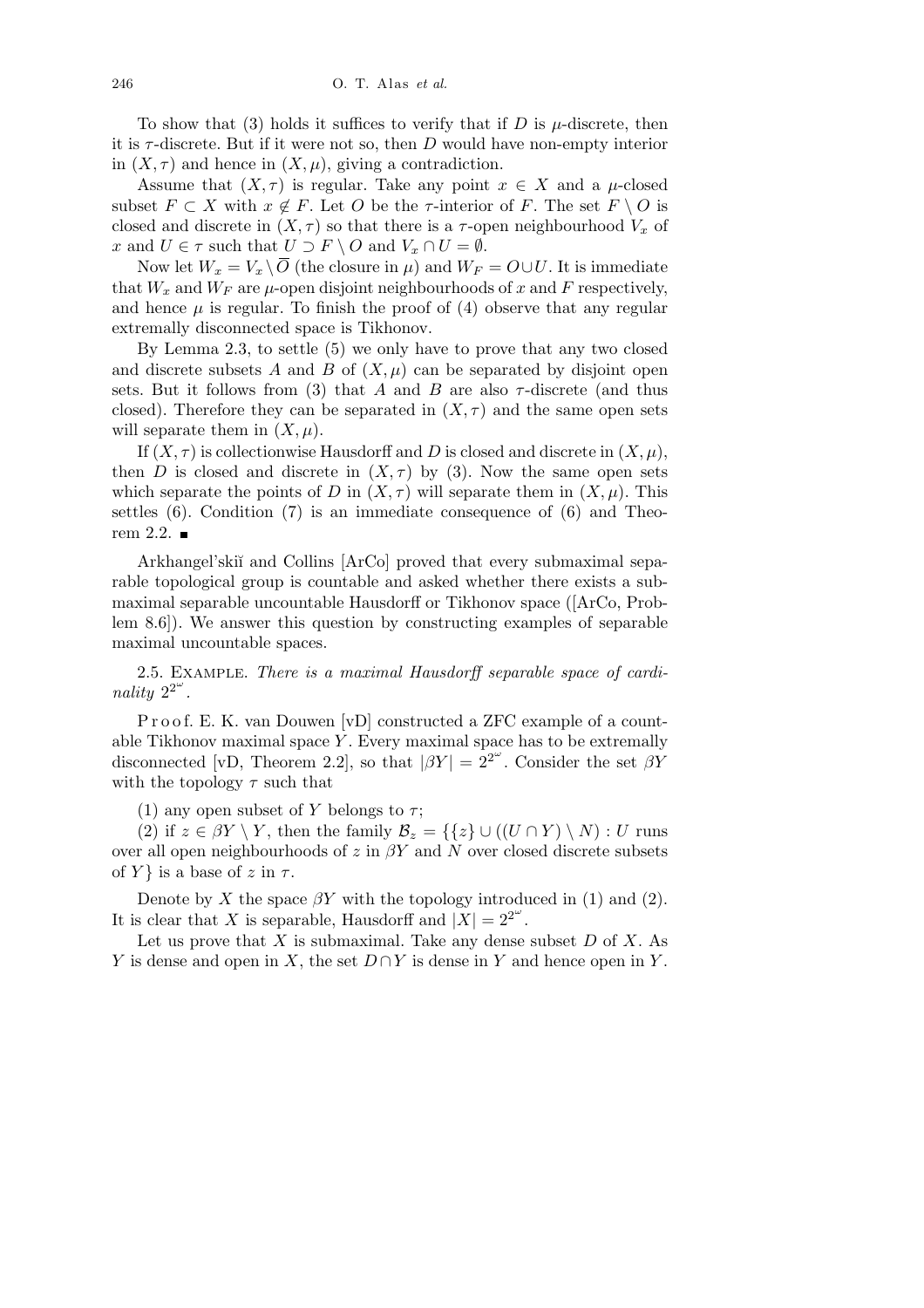It follows from the maximality of *Y* that  $E = Y \setminus D$  is closed and discrete in *Y*. Applying (2) we can conclude that  $E$  is closed and discrete in  $X$  as well.

The set  $X \setminus D = E \cup ((X \setminus Y) \setminus D)$  is closed and discrete because so are *E* and  $(X \ Y) \ D$ . Thus, the complement to *D* in *X* is closed and *D* is open, which proves submaximality of *X*.

There exists a Hausdorff maximal topology  $\mu$  on *X* stronger than  $\tau$ . By Proposition 2.4(2) the space  $(X, \mu)$  is separable.

2.6. Example. *There is a maximal Tikhonov separable space X of power* 2 *ω.*

Proof. We will use once more van Douwen's space Y mentioned in the proof of 2.5. Take any infinite closed discrete subset  $A = \{a_n : n \in \omega\} \subset Y$ with  $a_i \neq a_j$  if  $i \neq j$ . Denote by M a quasi-disjoint family of infinite subsets of  $\omega$  of power  $2^{\omega}$ .

We construct a topology on the set  $X = (Y \setminus A) \cup \mathcal{M}$ . If  $y \in Y \setminus A$ , then we define the base of *X* at *y* to be the family of all open neighbourhoods of *y* in  $Y \setminus A$ .

If  $\xi \in \mathcal{M}$ , then the base of *X* at  $\xi$  consists of the sets of the form If  $\xi \in \mathcal{M}$ , then the base of  $X$  at  $\xi$  consists of the sets of the form<br> $\{\xi\} \cup \bigcup \{U_k : k \in \xi \setminus P\}$ , where the set  $P \subset \xi$  is finite, and  $U_k = V_k \cap (Y \setminus A)$ for some open (in *Y*) neighbourhood  $V_k$  of the point  $a_k$ , and the sets  $V_k$  are disjoint.

Let us check that the space *X* is Tikhonov and submaximal. Of course, it is evident that *X* is separable and its cardinality is  $2^{\omega}$ .

It suffices to establish complete regularity of *X* at each point *ξ* of *M*. Let *U* =  $\{\xi\} \cup \bigcup \{U_k : k \in \xi \setminus C\}$  be a basic open neighbourhood of  $\xi$ . Without loss of generality we may assume that  $U_k$  is clopen in  $Y \setminus A$ . Represent  $\xi \setminus C$ as a strictly increasing subsequence  $\{n_i : i \in \omega\}$  of  $\omega$ . Let  $f(\xi) = 0$ ,  $f(x) =$  $1/(i+1)$  if  $x \in U_{n_i}$  and  $f(x) = 1$  if  $x \notin U$ . It is immediate to verify that *f* is a continuous function on *X* which witnesses complete regularity of *X* at *x*.

To establish submaximality, take a dense subset *D* of *X*. Then *D ∩*  $(Y \setminus A)$  is open since it is open in X and  $Y \setminus A$  is submaximal. Therefore  $N = (Y \setminus A) \setminus D$  is closed and discrete in *Y*. Remembering the definition of basic neighbourhoods at all points of *M* we conclude that *N* is closed in *X* as well. Hence  $X \setminus D = N \cup (\mathcal{M} \setminus D)$  is closed and discrete in *X*, whence *D* is open in *X* and we have proved that *X* is submaximal.

To finish the proof, consider a maximal Hausdorff topology  $\mu$  on  $X$  which is stronger than  $\tau(X)$ . Using 2.0(6) we conclude that  $(X, \mu)$  is a maximal space. It follows from 2.4(2) and 2.4(4) that the space  $(X, \mu)$  is Tikhonov and separable.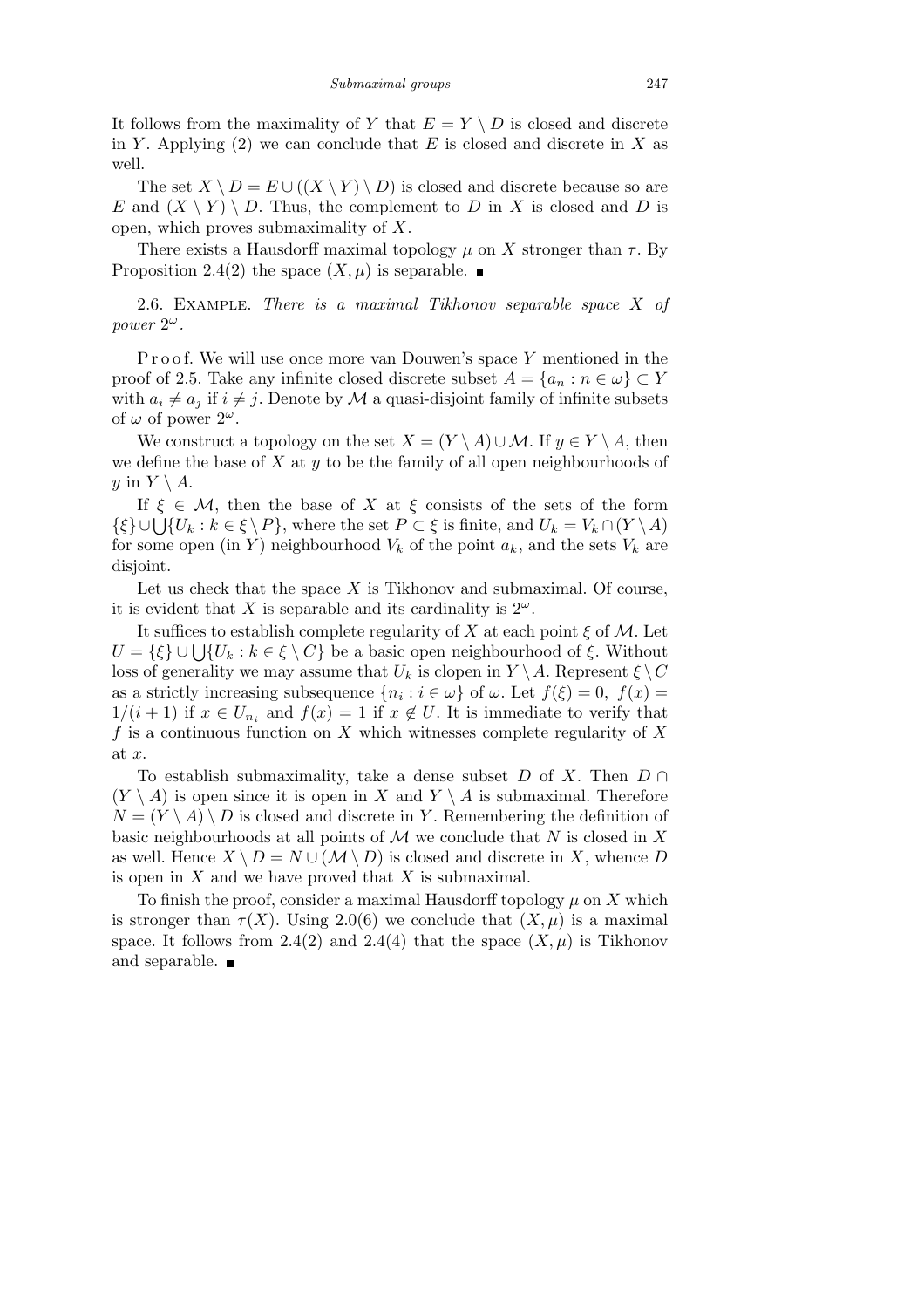The following proposition shows that the cardinality of the previous example is the largest possible.

2.7. PROPOSITION. *If X is a submaximal regular space*, *then*  $|X| \leq$  $2^{d(X)}$ . In particular, if *X* is separable, then  $|X| \leq 2^{\omega}$ .

P r o o f. Let  $\kappa = d(X)$  and choose a dense subset *D* of *X* with  $|D| = \kappa$ . It is open together with every superset of *D* by submaximality of *X*. Hence  $X \setminus D$  is a closed discrete subset of *X*. For each  $x \in X \setminus D$  choose an open neighbourhood  $U_x$  of *x* such that  $\overline{U}_x \cap (X \setminus D) = \{x\}$ . It is easy to check that the correspondence  $x \to U_x$  is an injection of  $X \setminus D$  into the set of all subsets of *D*. Therefore  $|X| = |D| + |X \setminus D| \leq 2^{\kappa}$ .

Arkhangel'skiï and Collins [ArCo] asked whether every submaximal space is  $\sigma$ -discrete. Schröder [Sch] showed that this is equivalent to asking whether every maximal space is  $\sigma$ -discrete and gave an example of a maximal space of measurable cardinality which does not have countable pseudocharacter. But the question of whether every maximal space of non-measurable cardinality is  $\sigma$ -discrete remains open. We prove that this is the same as asking whether every submaximal space has countable pseudocharacter.

2.8. Proposition. *The following statements are equivalent*:

(1) *every submaximal space of non-measurable cardinality has countable pseudocharacter* ;

(2) *every submaximal space of non-measurable cardinality is σ-discrete*;

(3) *every maximal space of non-measurable cardinality is*  $\sigma$ -discrete;

(4) *no submaximal space of non-measurable cardinality has a P-point.*

P r o o f. The equivalence of  $(2)$  and  $(3)$  was proved by Schröder [Sch]. It is evident that (2) implies (1). Therefore  $(3) \Rightarrow (1)$ . Let us check that (1) implies (3).

Suppose that  $(X, \tau)$  is a maximal space which is not  $\sigma$ -discrete and let *D* denote the discrete space of cardinality  $\omega_1$ . Denote by *Y* the set  $(X \times D) \cup \{p\}$ , where  $p \notin X \times D$ , with the following topology:

(i)  $X \times D$  has the product topology and

(ii) *U* is a neighbourhood of *p* if  $p \in U$  and  $U \cap (X \times \{d\})$  is dense in  $X \times \{d\}$  for all but countably many  $d \in D$ .

It is straightforward to verify that *Y* is submaximal. Since *X* is not *σ*-discrete, a countable intersection of dense subsets of *X* is non-empty and hence  $\psi(Y) = \omega_1$ .

As it is trivial that  $(1) \Rightarrow (4)$  we only have to show that  $(4) \Rightarrow (1)$ , and this is equivalent to  $(4) \Rightarrow (3)$ .

If there exists a maximal space X, no open subset of which is  $\sigma$ -discrete, then any countable intersection of dense subsets of *X* is open and dense, and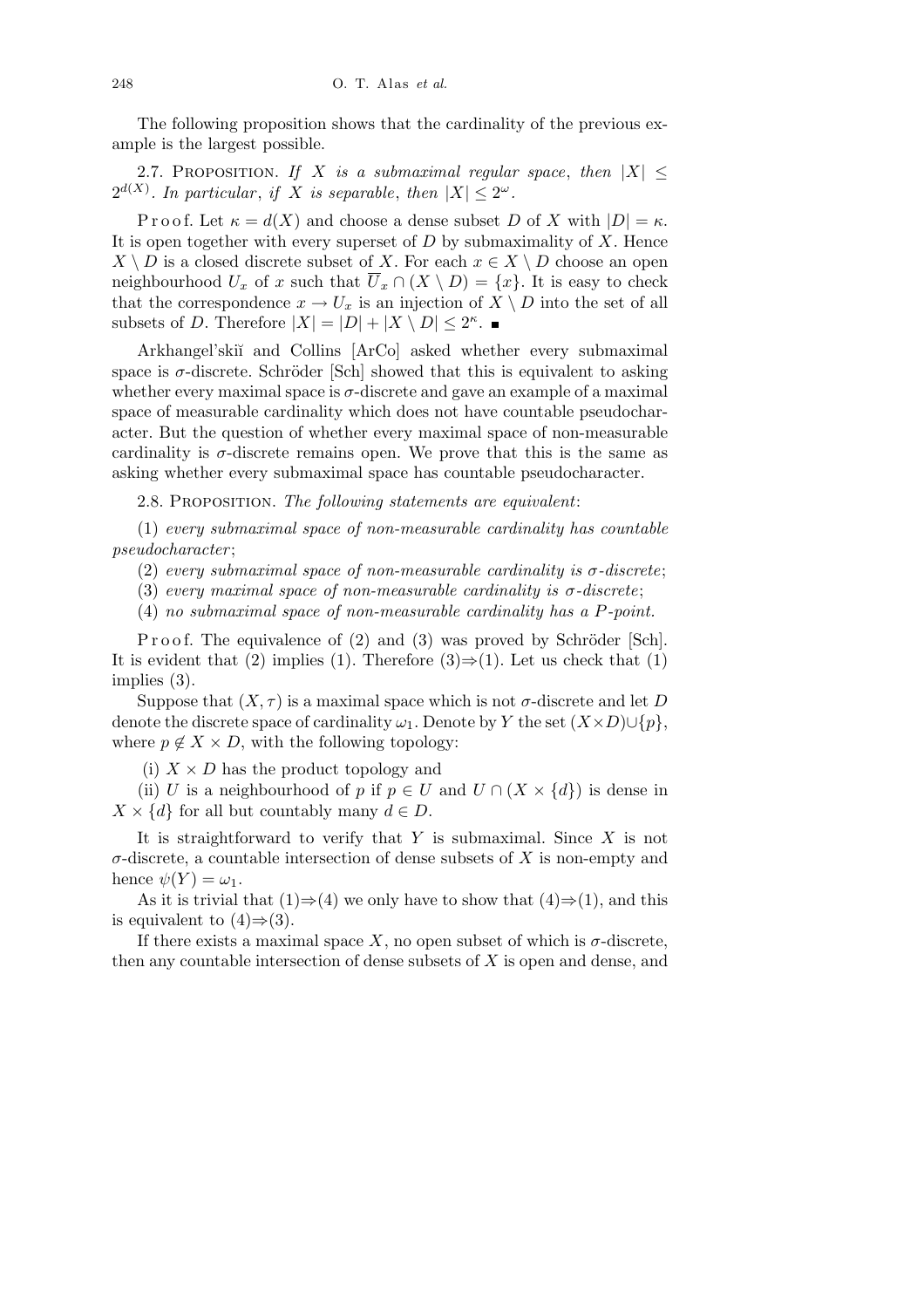hence  $p$  is a  $P$ -point of  $Y$ , where  $Y$  is the space constructed in the proof of (1)*⇒*(3). However, if *Z* is any maximal space which is not *σ*-discrete, then we define  $\mathcal C$  to be a maximal pairwise disjoint family of open  $\sigma$ -discrete subsets  $\alpha$  *C* is open and *σ*-discrete and cl( $\langle \cdot \rangle$  \cdots is discrete. Thus  $X = Z \setminus cl(\bigcup \mathcal{C}) \neq \emptyset$  and each open set of *X* fails to be *σ*-discrete. Now that we have shown that  $(4) \Rightarrow (3)$  the proposition is proved. ■

Let us prove that under some additional conditions submaximal spaces do have countable pseudocharacter.

2.9. THEOREM. Let  $(X, \tau)$  be a submaximal space such that  $\chi(X) = \omega_1$ . *Then*  $\psi(X) = \omega$ *.* 

Proof. Assume that for some  $x \in X$  we have  $\psi(x, X) = \omega_1$ , and let  $\mathcal{B}_x = \{V_\alpha : \alpha \in \omega_1\}$  be a local base at *x*. For each  $\delta \in \omega_1$ , observe that  $\mathcal{D}_x = \{V_\alpha : \alpha \in \mathcal{D}_1\}$  be a local base at *x*. For each  $\delta \in \mathcal{D}_1$ , observe that  $\text{Int}(\bigcap \{V_\alpha : \alpha \in \delta\}) \neq \emptyset$  since otherwise this set would be closed and discrete and hence we could find an open set *U* with  $U \cap \bigcap \{V_\alpha : \alpha \in \delta\} = \{x\}$  so that  $\{x\}$  would be a  $G_{\delta}$ .

Denote by  $H_{\delta}$  the set  $\bigcap \{V_{\alpha} : \alpha \in \delta\}$  and note that  $x \in \text{cl}(\text{Int}(H_{\delta}))$ , since otherwise  $H_\delta \backslash cl(\text{Int}(H_\delta)) = \{x\} \cup (H_\delta \backslash cl(\text{Int}(H_\delta)))$  has empty interior and hence is closed and discrete. A repeat of the above argument would again make  $\{x\}$  a  $G_{\delta}$ .

Now choose  $x_0 \in V_0 \setminus \{x\}$  and recursively

$$
x_{\alpha} \in \bigcap \{V_{\beta} : \beta \in \alpha\} \setminus (\{x\} \cup \{x_{\beta} : \beta \in \alpha\}).
$$

To show that this choice can be made for all  $\alpha \in \omega_1$ , suppose to the contrary that for some  $\delta \in \omega_1$ ,

$$
\bigcap \{V_{\alpha} : \alpha \in \delta\} \subset \{x_{\alpha} : \alpha \in \delta\} \cup \{x\}.
$$

Then

$$
\bigcap \{V_{\alpha} : \alpha \in \delta\} \cap \bigcap \{X \setminus \{x_{\gamma}\} : \gamma \in \delta\}
$$

is a  $G_{\delta}$  equal to  $\{x\}$ . Thus we can choose  $x_{\alpha}$  for each  $\alpha \in \omega_1$ ; let  $M = \{x_{\alpha} :$  $\alpha \in \omega_1$ .

Note first that  $Int(M) \neq \emptyset$ , since otherwise M would be closed and discrete and hence  $X \setminus M$  would be a neighbourhood of x, contradicting the fact that the well-ordered net  $\{x_\alpha : \alpha \in \omega_1\}$  converges to *x*.

Secondly, we claim that  $Int(M)$  cannot be countable, for otherwise  $M \setminus$ Int(*M*) is closed and discrete and for some  $\gamma \in \omega_1$ , contains  $\{x_\alpha : \gamma \in \alpha\}$ , again giving a contradiction.

However, since the net *M* converges to *x*, it follows that each point  $x_{\alpha} \in \text{Int}(M)$  must have a countable neighbourhood contained in  $\text{Int}(M)$ . Let  ${C_\alpha : \alpha \in \omega_1}$  be a maximal disjoint family of countable open sets contained in Int(*M*), and for each  $\alpha \in \omega_1$ , choose  $y_\alpha \in C_\alpha$ . The set  $D = \{y_\alpha : \alpha \in \omega_1\}$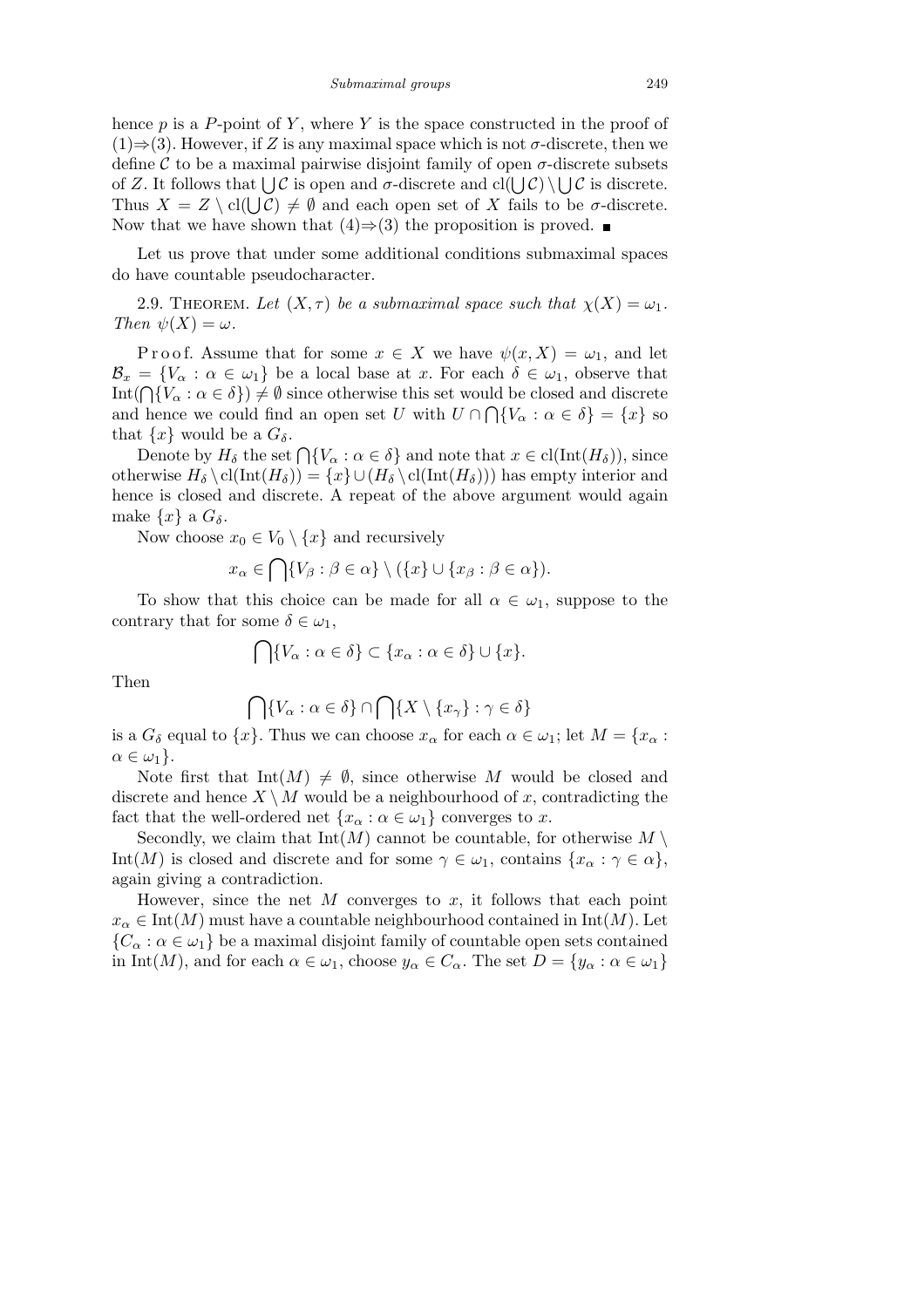is closed and discrete and  $x \notin D$ . Thus for some  $\nu \in \omega_1$ ,  $X \setminus D \supset V_\nu$ , again giving a contradiction.

2.10. Proposition. *Let X be a submaximal Hausdorff space with*  $\pi w(X) \leq \kappa$ . Then the set  $L = \{x \in X : \Delta(x,X) < \kappa\}$  is dense in X, *and X is the union of less than κ closed discrete subspaces.*

Proof. If  $\Delta(x, X) = \kappa$  for all  $x \in X$ , then choosing recursively two distinct points in each element of the  $\pi$ -base, in such a way that all the points chosen are distinct, gives two disjoint dense subsets of *X*, contradicting the submaximality of *X*. Thus  $L \neq \emptyset$ . If *L* is not dense, then  $X \setminus cl(L)$  would be a submaximal Hausdorff space with  $\pi$ -weight less than or equal to  $\kappa$ , but with  $\Delta(X) = \kappa$ , again giving a contradiction.

To prove the second assertion, let *C* be a maximal disjoint family of open **Example 18** a maximal disjoint lamily of open sets, each of cardinality less than *κ*. Clearly  $\bigcup$  *C* ⊂ *L* and  $\bigcup$  *C* is dense in *X*, for otherwise  $L \setminus cl(\bigcup \mathcal{C}) \neq \emptyset$ , contradicting the maximality of  $\mathcal{C}$ . It follows that  $X \setminus \bigcup \mathcal{C}$  is closed and discrete. Furthermore, if for each  $C \in \mathcal{C}$ , we choose  $x_C \in C$ , then the set  $\{x_C : C \in C\}$  has empty interior and hence is closed and discrete. Thus, since each element of  $\mathcal C$  is of cardinality less than *κ*, it follows that  $\bigcup \mathcal{C}$  is the union of less than *κ* closed discrete subsets. It follows that  $X = (X \setminus \bigcup \mathcal{C}) \cup \bigcup \mathcal{C}$  and the first set is closed and discrete, while the second is the union of less than  $\kappa$  closed and discrete sets; the result follows.  $\blacksquare$ 

2.11. COROLLARY. *If X is a submaximal Hausdorff space with*  $\pi w(X)$  $\leq \aleph_1$ , *then X is strongly*  $\sigma$ -discrete.

2.12. Corollary. *If X is a submaximal Hausdorff space such that*  $c(X) < cf(\pi w(X))$ , *then*  $d(X) < \pi w(X)$ .

Proof. Since  $c(X) < \pi w(X)$ , each element of the family C of Proposition 2.10 is of cardinality less than  $\pi w(X)$  and  $|\mathcal{C}| \leq c(X)$ . The result strion 2.10 is of cardinality less<br>follows since  $\bigcup \mathcal{C}$  is dense in X.

2.13. COROLLARY. *If X is a submaximal Hausdorff space with*  $\pi w(X)$  $= \aleph_1$ , *then*  $c(X) = d(X)$ .

However, for every cardinal  $\kappa$ , submaximal spaces with  $c(X) = \omega$  $d(X) = \kappa$  can easily be constructed as the following example shows:

2.14. EXAMPLE. Let  $D$  denote the filter of subsets of  $I^{2^k}$  whose complement is of cardinality less than  $\kappa$ , and let  $\mathcal U$  be any ultrafilter of dense subsets of  $I^{2^{\kappa}}$  containing *D*. If we denote by  $(X, \tau)$  the submaximal extension of  $I^{2^{\kappa}}$  by *U*, then clearly  $d(X) \geq \kappa$ , but it is well known that each open set in  $(X, \tau)$  is dense in some open subset of  $I^{2^k}$  and hence  $c(X) = \omega$ . It is easy to see that  $\pi w(X) > |X|$ .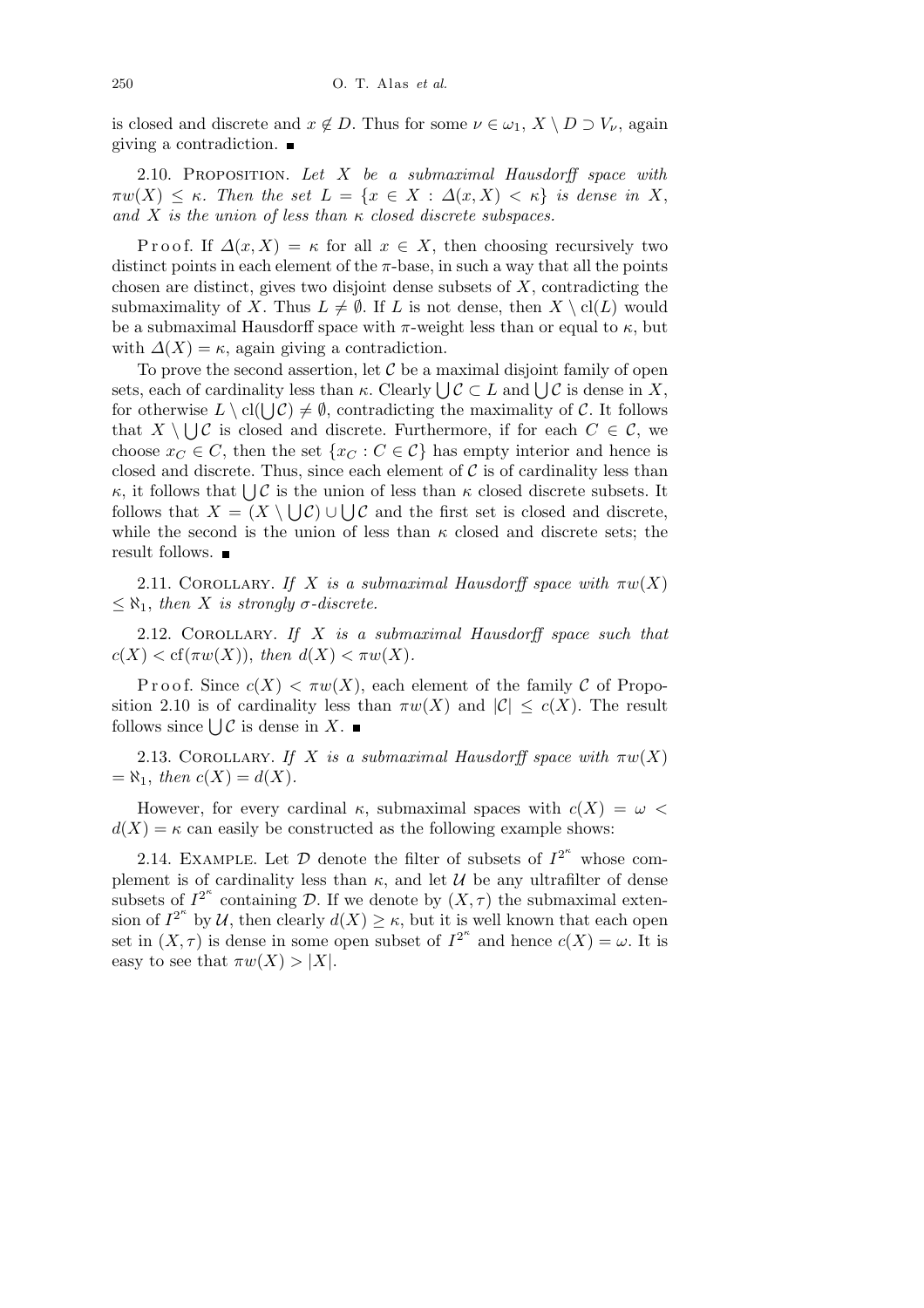That  $e(X) = s(X) = |X| \leq w(X)$  for all submaximal spaces has been shown in [ArCo, Proposition 5.3]. It is a long-standing open question whether  $w(X) \leq 2^{2^{d(X)}}$  for all Hausdorff spaces *X*, although since  $|X| \leq 2^{2^{d(X)}}$ , it is clear that  $w(X) \leq 2^{2^{2^{d(X)}}}$ . However, as we now show, the former inequality is valid for Hausdorff submaximal spaces and is a consequence of the following simple result.

2.15. PROPOSITION. *If*  $(X, \tau)$  *is a Hausdorff submaximal space, then*  $w(X) \leq |X| \cdot 2^{d(X)}$ .

P r o o f. Let D be a dense, hence open, subset of X of cardinality  $d(X)$ ; hence  $w(X) \leq w(D)|X \setminus D| \sup\{\chi(X,x) : x \in X \setminus D\}$ . Furthermore, since  $X \setminus D$  is discrete, each point of  $X \setminus D$  has a neighbourhood of the form *{x} ∪ U*, where *U* ⊂ *D*. Thus for each  $x \in X \setminus D$ ,  $\chi(X, x) \leq 2^{d(X)}$  and the result follows since  $|X \setminus D| \leq |X|$  and  $w(D) \leq 2^{d(X)}$ .

From Example 2.14 we infer that there are submaximal Hausdorff spaces with countable Suslin number and  $w(X) > |X| \geq 2^{\omega}$ . Hence  $d(X)$  cannot be replaced by  $c(X)$  in Proposition 2.15.

The following example shows that the bound for  $w(X)$  obtained in 2.15 is the best possible.

2.16. Example. Suppose now that *X* is the submaximal extension of *β*R by some ultrafilter of dense sets which contains the rationals. Then it is easy to verify that  $c(X) = d(X) = \omega$ , while  $\omega < \pi w(X) \leq \mathfrak{c} < w(X) = |X| = 2^{\mathfrak{c}}$ . Furthermore, if *Y* is the discrete space of cardinality c then  $X \times Y$  is submaximal and  $d(X \times Y) = \pi w(X \times Y) = c$ .

The following proposition deals with weakly collectionwise Hausdorff spaces. Theorem 2.2 implies that every maximal weakly collectionwise Hausdorff space is hereditarily paracompact. However, not all maximal spaces are even Tikhonov: the example we constructed in 2.5 is not completely regular because otherwise it would have cardinality at most continuum by Proposition 2.7.

It is worth mentioning that under some set-theoretic assumptions V. I. Malykhin [Ma] constructed examples of Tikhonov non-normal maximal spaces as well as of normal non-paracompact maximal spaces.

2.17. Proposition. *Every weakly collectionwise Hausdorff maximal space of non-measurable cardinality is a Q-set.*

P r o o f. We need to show that every subset of X is a  $G_{\delta}$ ; however, every subset of a submaximal space is the intersection of an open set with a closed set (see [ArCo]) and hence we need only show that each closed subset of *X* is a  $G_{\delta}$ . To this end, let *C* be a closed set in *X*; then  $C = \text{cl}(\text{Int}(C)) \cup$  $(C \setminus \text{cl}(\text{Int}(C)))$ , which, since X is extremally disconnected and submaximal,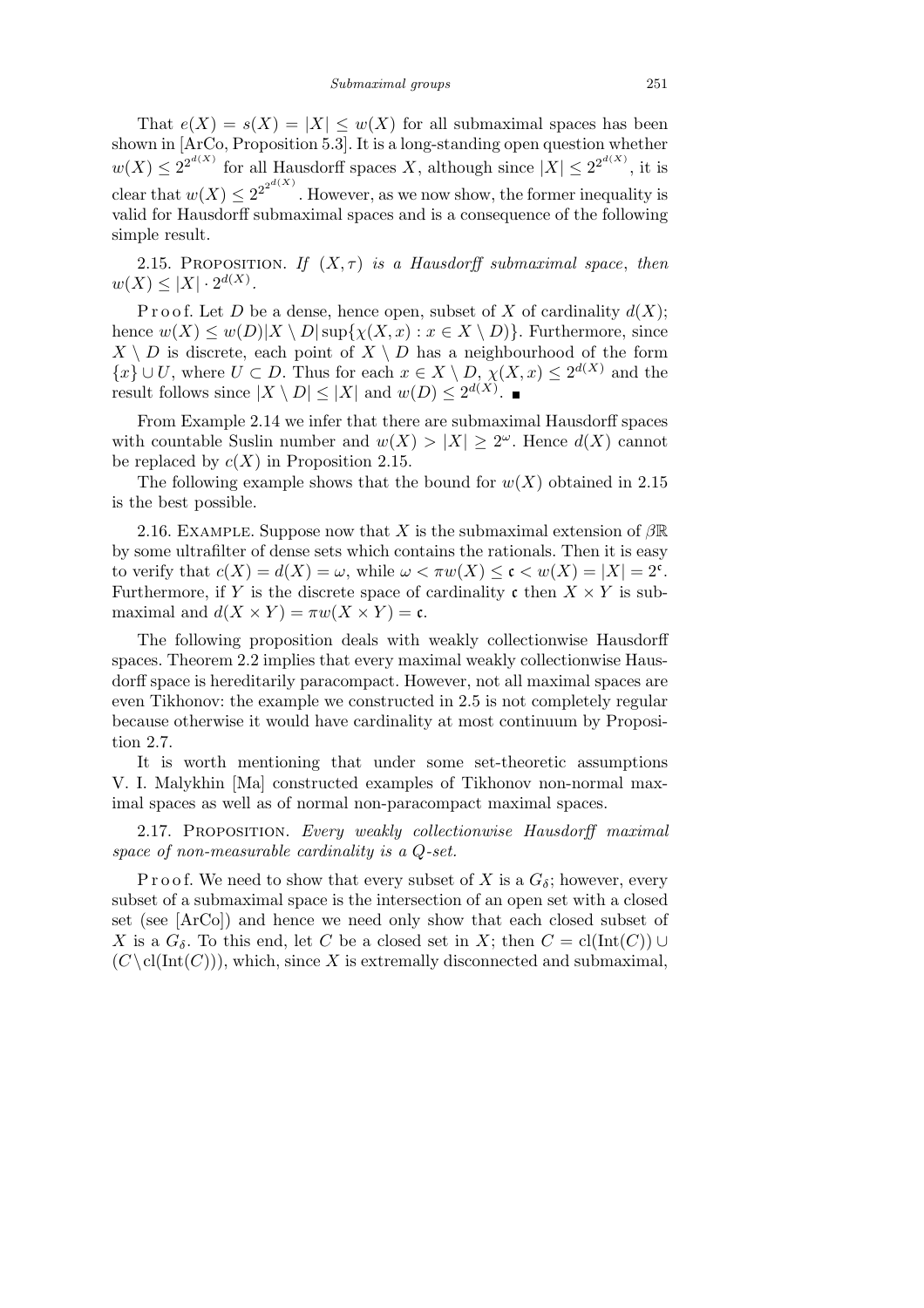is the union of an open set and a closed discrete set. Thus to show that every closed set is a  $G_{\delta}$ , it suffices to show that every closed discrete subset of *X* is a  $G_{\delta}$ . Now if *D* is a closed discrete subset of *X* then for any  $x \in D$  there is an open  $U_x \ni x$  such that the family  $\{U_x : x \in D\}$  is disjoint. For each  $x \in D$ choose open sets  $F_n(x) \subset U_x$  such that  $\bigcap \{F_n(x) : n \in \omega\} = \{x\}$ —this is possible because *|X|* is non-measurable and the open neighbourhoods of a point in a maximal space form an ultrafilter on the complement of the point [vD]. Clearly then  $D = \bigcap \{ \bigcup \{ F_n(x) : x \in D \} : n \in \omega \}.$ 

It is an old unsolved problem whether every regular submaximal space is disconnected. In any submaximal space the boundary of every open set is closed and discrete. We show that if a submaximal space has a base of open sets with finite boundaries, then it has a lot of clopen subsets.

2.18. Theorem. *If X is a regular submaximal space which has a base consisting of sets with finite boundaries*, *then X has a π-base of clopen sets.*

Proof. Fix a base  $\mathcal{B}$  in X such that the boundary  $Bd(U)$  is finite for every  $U \in \mathcal{B}$ . Let O be a non-empty open subset of X. Fix a point  $p \in O$  and let  $\gamma$  be a maximal disjoint family of open subsets of X with the following properties:

(1)  $\overline{U} \cap \overline{V} = \emptyset$  for distinct  $U, V \in \gamma$ ;

(2)  $p \notin \overline{U}$  for every  $U \in \gamma$ . S

If  $W =$ *γ*, then  $A = Bd(W)$  is closed and discrete in *X*. Hence there exists a neighbourhood  $U \in \mathcal{B}$  of the point p such that  $U \subset O$  and  $\overline{U} \cap (A \setminus \overline{U})$  $\{p\}$ ) =  $\emptyset$ .

No finite subfamily of  $\gamma$  can cover the set  $U \setminus \{p\}$  because of (2). Therefore, there is a  $V \in \gamma$  with  $V \cap U \neq \emptyset$  and  $V \cap \text{Bd}(U) = \emptyset$ .

The set  $V \cap U$  is clopen in *X*. Indeed, the boundary of  $U \cap V$  is contained in Bd(*U*) ∪ Bd(*V*). But  $U \cap V \cap (Bd(U) \cup Bd(V)) = \emptyset$  and we have found a non-empty clopen subset of *X* which lies in  $O$ .

**3. Nice properties of arbitrary submaximal groups.** Topological groups often behave better than Tikhonov spaces. We confirm this once more for submaximal and similar groups.

3.1. PROPOSITION. Let G be a group of cardinality  $\kappa > \omega$  (without any *topology*)*. Then for each*  $\alpha < \kappa$  *there exist subsets*  $G_{\alpha}$  *and*  $H_{\alpha}$  *of G with the following properties*:

- (1)  $G_{\alpha}$  *is a subgroup of G for all*  $\alpha < \kappa$ ;
- (2) *if*  $\alpha < \beta < \kappa$ , *then*  $G_{\alpha} \subset G_{\beta}$  *and*  $G_{\alpha} \neq G_{\beta}$ ;
- (3)  $|G_{\alpha}| = |\alpha|$  *for all*  $\alpha < \kappa$ ;
- (4)  $G_{\alpha} = \bigcup \{ H_{\nu} : \nu \leq \alpha \}$  *for all*  $\alpha < \kappa$ ;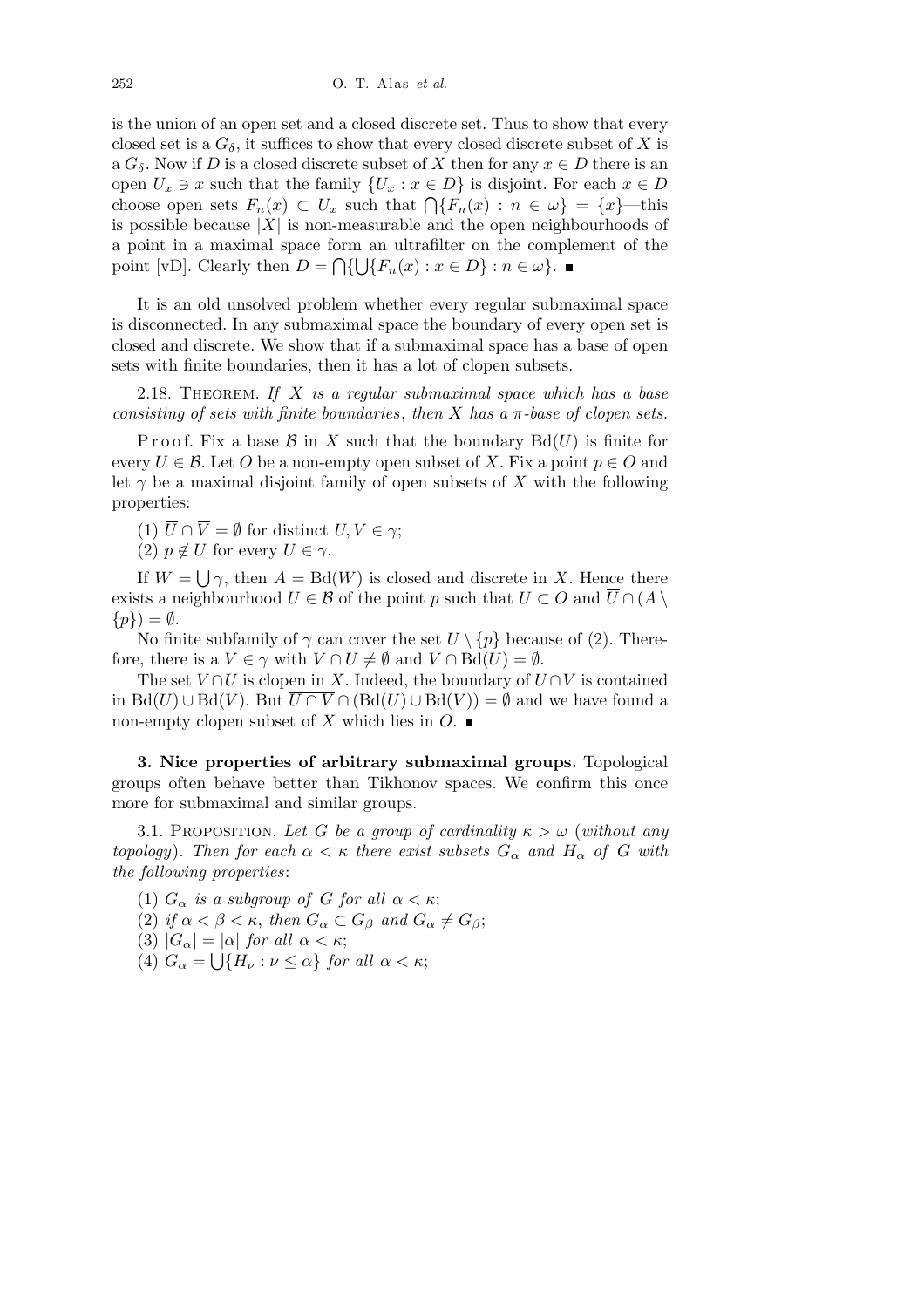$(5) \bigcup \{ H_\alpha : \alpha < \kappa \} = G \text{ and } H_\alpha \cap H_\beta = \emptyset \text{ if } \alpha \neq \beta;$ 

(6) *if*  $g \in H_\alpha$  *and*  $\alpha < \beta$ , *then*  $g \cdot H_\beta = H_\beta \cdot g = H_\beta$ ;

(7)  $H_{\alpha} = H_{\alpha}^{-1}$  *for all*  $\alpha < \kappa$ ;

(b)  $H_{\alpha} - H_{\alpha}$  for all  $\alpha < \kappa$ ,<br>
(8) if *A* is a cofinal subset of  $\kappa$ , then the cardinality of  $\bigcup \{H_{\alpha} : \alpha \in A\}$ *is κ.*

*We call the family*  ${H_{\alpha} : \alpha < \kappa}$  *a canonical decomposition of G.* 

Proof. Let  $G = \{g_\alpha : \alpha < \kappa\}$ , where  $g_\alpha \neq g_\beta$  if  $\alpha \neq \beta$ . Our first step is to set  $G_0 = \langle \{g_0\} \rangle$ . Suppose that  $\beta < \kappa$  and that for every  $\alpha < \beta$  we have constructed a subgroup  $G_\alpha$  of *G* with the following properties:

- (i)  $G_{\alpha} \subset G_{\gamma}$  and  $G_{\alpha} \neq G_{\gamma}$  if  $\alpha < \gamma < \beta$ ;
- (ii)  $|G_{\alpha}| = |\alpha|$  for all  $\alpha < \beta$ ;
- (iii)  ${g_{\gamma} : \gamma \leq \alpha} \subset G_{\alpha}$  for every  $\alpha < \beta$ .

Let  $P_\beta =$  $\overline{\phantom{a}}$  ${G_{\alpha} : \alpha < \beta}$ . Then it follows from (ii) that  $P_{\beta} \neq G$  and we can choose  $\beta^* = \min\{\alpha < \kappa : g_\alpha \notin P_\beta\}$ . Now we can construct the group  $G_{\beta} = \langle P_{\beta} \cup \{g_{\beta^*}\}\rangle$ . After we are through with the construction of  $G_{\alpha}$  for all  $\alpha < \kappa$ , the family  $\{G_\alpha : \alpha < \kappa\}$  satisfies (i)–(iii) as well as the property

(iv) 
$$
\bigcup \{ G_{\alpha} : \alpha < \kappa \} = G.
$$

For every  $\alpha < \kappa$  let  $H_{\alpha} = G_{\alpha} \setminus$ S  ${G_{\beta} : \beta < \alpha}.$ 

It is evident that the sets  $G_{\alpha}$  and  $H_{\alpha}$  satisfy (1)–(5). To prove (6) observe that  $g \in G_\alpha$  and  $G_\alpha$  is a subgroup of  $G_\gamma$  for every  $\gamma$  such that  $\alpha \leq \gamma \leq \beta$ . This implies  $g \cdot G_\gamma = G_\gamma \cdot g = G_\gamma$  for all  $\gamma$  and  $g \cdot H_\beta = H_\beta \cdot g = H_\beta$  so that (6) also holds. The property (7) is evident.

To see that (8) holds, take any cofinal  $A \subset \kappa$ . Since  $|H_{\alpha+1}| = |G_{\alpha}| = |\alpha|$ we have l, l,  $\overline{1}$  $\overline{1}$ 

$$
\left| \bigcup \{ H_{\alpha} : \alpha \in A \} \right| = \left| \bigcup \{ G_{\alpha} : \alpha \in A \} \right| = |G| = \kappa. \blacksquare
$$

3.2. Proposition. *Suppose that G is a group with a non-discrete irresolvable topology τ such that all left* (*or all right*) *translations in G are continuous and*  $|G| = \Delta(G, \tau) = \kappa > \omega$ . Take any canonical decomposition  ${H_{\alpha} : \alpha < \kappa}$  *of G. For a subset*  $A \subset \kappa$ *, let*  $H_A = \bigcup {H_{\alpha} : \alpha \in A}$ *. Then the family*  $\xi = \{A \subset \kappa : \text{Int}(H_A) \neq \emptyset\}$  *is a free ultrafilter on*  $\kappa$ *.* 

Proof. Let  $A \subset \kappa$ . The sets  $H_A$  and  $H_{\kappa \setminus A}$  are disjoint and  $G =$  $H_A \cup H_{\kappa} \setminus A$ . Consequently, one of the sets  $H_A$  or  $H_{\kappa} \setminus A$  has non-empty interior as *G* is irresolvable. Hence  $A \in \xi$  or  $\kappa \setminus A \in \xi$ .

We will show that both these sets cannot belong to  $\xi$ , because the one whose interior is not empty has to be dense in *G*.

Suppose, for example, that  $U = \text{Int}(H_A) \neq \emptyset$ . If *U* is not dense in *G*, then there is a non-empty open  $V \subset G$  with  $V \cap U = \emptyset$ . Pick  $x \in U$  and  $y \in V$ . Then  $W = (yx^{-1} \cdot U) \cap V \neq \emptyset$ . The set *W* is open and non-empty,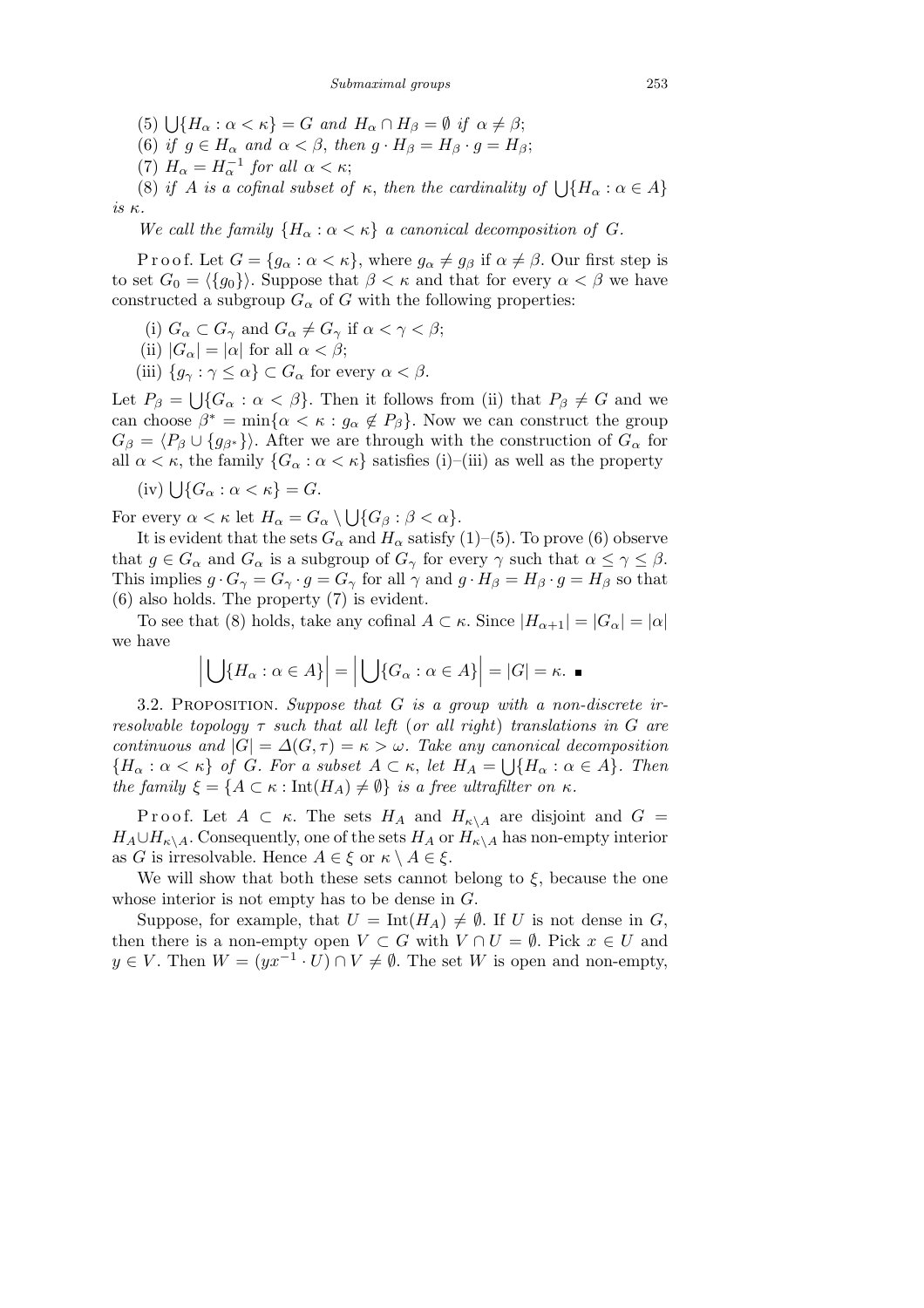which implies  $|W| = \kappa$ . On the other hand, *W* is a subset of a translate of *HA*.

CLAIM. For every  $g \in G$ , the set  $(g \cdot H_A) \setminus H_A$  has cardinality less than  $\kappa$ .

Proof. Pick an  $\alpha < \kappa$  such that  $g \in H_\alpha \subset G_\alpha$  = S *{H<sup>ν</sup>* : *ν ≤ α}* (see 3.1(4)). Now if  $\alpha < \beta$ , then  $g \cdot H_{\beta} = H_{\beta}$ , by 3.1(6). Thus,  $(g \cdot H_A) \setminus H_A \subset$  $G_α$  and we can apply 3.1(3). ■

It follows from the Claim that  $|W \setminus H_A| < k$  and hence  $W \setminus H_A$  has empty interior in *G*. But *W* lies outside  $U = \text{Int}(H_A)$ , which implies that

$$
W = (W \setminus H_A) \cup (W \cap H_A) \subset (W \setminus H_A) \cup (H_A \setminus U).
$$

Thus *W* is covered by two disjoint subsets  $W \setminus H_A$  and  $H_A \setminus U$  with empty interior, and hence both are dense in *W*. As a consequence, *W* is resolvable. W. Comfort and Li Feng [CoLF] proved that a union of resolvable spaces is resolvable. Since all possible left translates of *W* cover the group *G*, we conclude that *G* is resolvable, which is a contradiction.

We have shown that if  $U = \text{Int}(H_A) \neq \emptyset$ , then *U* is dense in *G*. Hence exactly one of the sets *A* and  $\kappa \setminus A$  belongs to  $\xi$  and it is established that  $\xi$ is an ultrafilter on  $\kappa$ . The fact that  $\xi$  is a free ultrafilter follows from  $H_{\alpha} \notin \xi$ for all  $\alpha \in \kappa$  and 3.1(5).

3.3. Theorem. *Suppose that G is a group of non-measurable cardinality κ > ω with a non-discrete topology τ such that all left* (*or all right*) *translations are continuous,*  $\Delta(G, \tau) = \kappa$  *and*  $(G, \tau)$  *is irresolvable. Take any canonical decomposition*  ${H_\alpha : \alpha < \kappa}$  *of the group G. Then there exists a family*  $\{A_n : n \in \omega\}$  *of subsets of*  $\kappa$  *such that*:

 $(1) \bigcup \{A_n : n \in \omega\} = \kappa;$ 

 $(2)$  *each set*  $H_n = H_{A_n} =$ S  ${H_{\alpha} : \alpha \in A_n}$  *is closed and nowhere dense*  $\begin{array}{c}$ *in G*;<br>(3)  $\bigcup$ 

$$
(3) \bigcup \{H_n : n \in \omega\} = G.
$$

*In particular*,  $(G, \tau)$  *is of first category.* 

Proof. Use Proposition 3.2 to conclude that the family  $\xi = \{A \subset \kappa :$ Int $(H_A) \neq \emptyset$  is a free ultrafilter on *κ*. As *κ* is a non-measurable cardinal, there exists a family  ${B_n : n \in \omega}$  such that  $B_n \in \xi$  for every *n* and  ${P_n : n \in \omega} \in \mathbb{R}$ . It is easy to see that  ${P_n \in \Omega} \in \mathbb{R}$  and therefore  ${H_{\kappa\setminus B_n}: n \in \omega} = G$ . Let  $A_n = \kappa \setminus B_n$ . Every subset  $H_n = H_{A_n}$  has empty interior, because  $A_n \notin \xi$  for all  $n \in \omega$ . Therefore  $\{H_n : n \in \omega\}$  is a family of nowhere dense sets whose union covers *G*, and this proves our theorem. ■

3.4. Corollary. *Let G be a group of non-measurable cardinality. If τ is a non-discrete irresolvable topology on G such that all left* (*or all right*) *translations are continuous, then*  $(G, \tau)$  *is of first category.*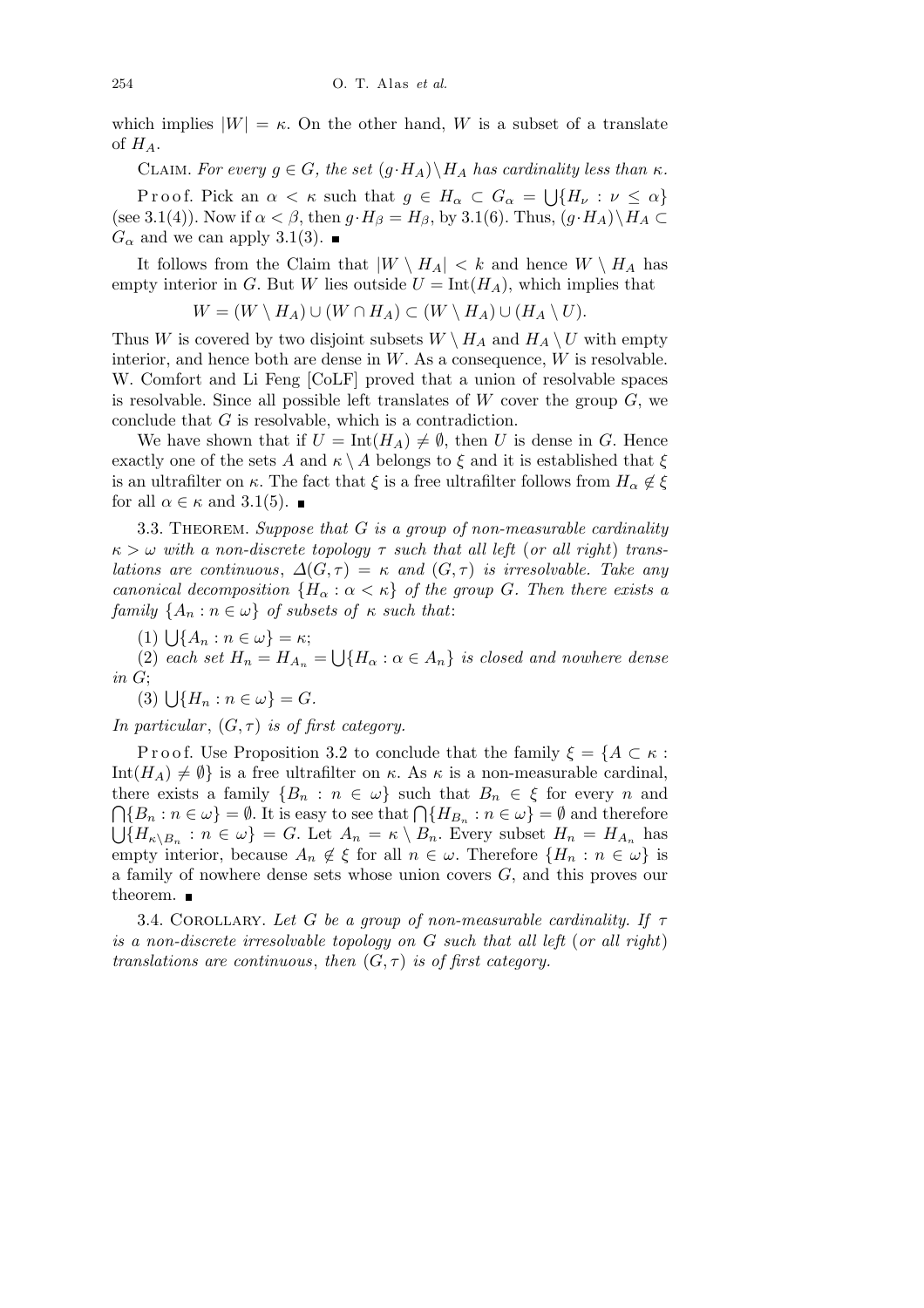P r o o f. If *G* is such a group, denote by  $\kappa$  its dispersion character. The case  $\kappa = \omega$  is trivial, so we assume that  $\kappa > \omega$ . There is an open neighbourhood *U* of the identity with  $|U| = \kappa$ . Then the group  $G_0 = \langle U \rangle$  is open in  $G$  and the dispersion character of  $G_0$  coincides with its power. But then *G*<sup>0</sup> is of first category by Theorem 3.3. Now *G* contains an open set of first category, and hence is of first category.

3.5. Corollary. *Every irresolvable topological group of non-measurable cardinality is of first category.*

3.6. Corollary. *Every submaximal topological group of non-measurable cardinality is strongly σ-discrete.*

Proof. Indeed, in a submaximal space every nowhere dense subset is closed and discrete and every submaximal space is irresolvable, so we can apply 3.5.  $\blacksquare$ 

3.7. Corollary. *If there is no measurable cardinal*, *then every irresolvable topological group is of first category.*

3.8. Corollary. *If there is no measurable cardinal*, *then every submaximal topological group is a countable union of its closed discrete subspaces.*

3.9. REMARK. The result of Corollary 3.8 is true in ZFC for maximal topological groups, because every such group has an open countable subgroup by a result of Malykhin [Ma].

Following Guran [Gu] we say that a topological group *G* is *κ*-*bounded* for some cardinal  $\kappa$  if for every open neighbourhood  $U$  of the identity there exists a subset  $A \subset G$  with  $|A| \leq \kappa$  such that  $A \cdot U = G$ . It is known that if *G* satisfies one of the conditions  $c(G) \leq \kappa$  or  $l(G) \leq \kappa$ , then *G* is *κ*-bounded [Gu]. One can easily verify that a subgroup of a *κ*-bounded group is also *κ*-bounded. This fact will be used below.

3.10. THEOREM. Let  $\kappa$  be an infinite cardinal number. If G is a  $\kappa$ *bounded submaximal topological group, then*  $|G| \leq \kappa$ *.* 

P r o o f. Let  $\lambda$  be the dispersion character of *G*. Take an open subgroup *N* of *G* such that  $|N| = \lambda$ . Then *G* is a discrete union of translates of *N* and it is impossible to cover *G* by less than  $|G/N|$  translates of *N*. Therefore  $|G/N| \leq \kappa$ , so that if we show that  $\lambda = |N| \leq \kappa$ , then the theorem will be proved.

Consider first the case when  $\lambda$  is a limit cardinal. We need the following simple result, which seems to be known as a part of mathematical folklore (see, for example, the proof of Theorem 1.1 of [CoRo]).

3.11. Lemma. *Let G be a topological group. Suppose that H is a closed and discrete subgroup of G. Take any open neighbourhood V of the identity in G such that*  $V \cap H = \{e\}$ *.*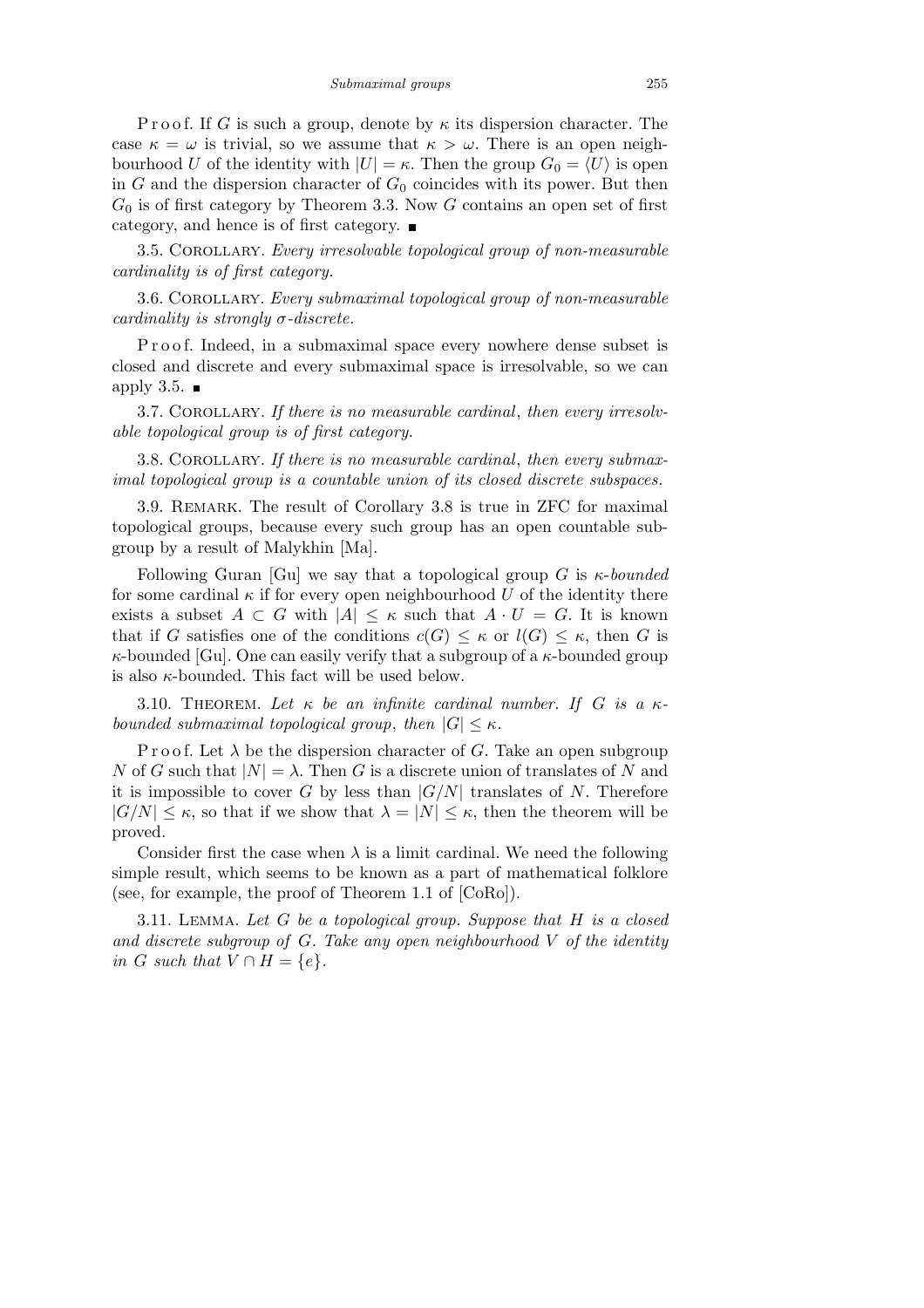(1) If *U* is an open symmetric neighbourhood of the identity with  $U^2 \subset V$ , *then*  $H \not\subset A \cdot U$  *for any*  $A \subset G$  *such that*  $|A| < |H|$ *.* 

(2) If *U* is an open symmetric neighbourhood of the identity with  $U^4 \subset V$ , *then the family*  $\mathcal{U} = \{U \cdot g : g \in H\}$  *is discrete in G*.

P r o o f. Indeed, if there were an *A* as in (1), then for some  $a \in A$  the set  $a \cdot U$  would contain at least two elements of *H*; so let *h, q*  $\in$  *H*  $\cap$  ( $a \cdot U$ )*, h*  $\neq$  *q*. Then there exist  $u, v \in U$  such that  $h = au$  and  $g = av$ . Therefore  $g^{-1}h =$  $v^{-1}u \in U^2 \subset V$  and  $e \neq hg^{-1} \in H$ , which is a contradiction.

To prove (2), take any  $q \in G$ . We prove that  $U \cdot q$  can intersect at most one element of  $U$ . If not, then there are  $u, u_1, v, v_1 \in U$  and distinct  $f, h \in H$  such that  $uf = u_1g$  and  $vh = v_1g$ . Therefore  $e \neq fh^{-1} = u^{-1}u_1v_1^{-1}v \in U^4 \subset V$ and this contradiction proves the second part of the lemma.  $\blacksquare$ 

To continue the proof of the theorem, suppose that *κ < λ* and take a subset  $P \subset N$  such that  $\kappa \langle P| = \gamma \langle \lambda \rangle$ . Then  $|\langle P \rangle| = \gamma$  and hence  $H = \langle P \rangle$  is closed and discrete in *G*. By Lemma 3.11(1) the group *G* is not *κ*-bounded, which is a contradiction. Hence our theorem is proved for all limit cardinals *λ*.

Now if  $\lambda$  is a successor cardinal, then  $\lambda = cf(\lambda)$ . The group N is submaximal and the cardinality and dispersion character of *N* coincide, so we can take a canonical decomposition  ${H_\alpha : \alpha < \lambda}$  for *N*. It follows from Proposition 3.2 that there is a cofinal set  $A \subset \lambda$  such that  $H_A = \bigcup \{H_\alpha : \alpha \in A\}$ is closed and discrete in *G* and does not contain the identity of *G*.

Now pick a point  $x_{\alpha} \in H_{\alpha}$  for every  $\alpha \in A$ . The set  $Y = \{x_{\alpha} : \alpha \in A\}$ is closed and discrete in *G*, being a subset of  $H_A$ . Since *A* is cofinal in  $\lambda$ , the cardinality of  $Y$  is  $\lambda$ . There is an open neighbourhood  $U$  of the identity such that  $U \cap H_A = \emptyset$ . Choose an open symmetric neighbourhood *V* of the identity with  $V^2 \subset U$ .

Let us verify that

(\*) if 
$$
P \subset G
$$
 and  $|P| < \lambda$ , then  $P \cdot V \neq G$ .

Assume, on the contrary, that  $P \cdot V = G$  for some  $P \subset G$  with  $|P| < \lambda$ . The set *Y* has cardinality  $\lambda$ , while  $|P| < \lambda$ . Therefore, there is a  $p \in P$  such that  $p \cdot V$  contains at least two different points of *Y*, say  $x_\alpha$  and  $x_\beta$ , where  $\alpha < \beta$ . Thus, there are  $u, v \in V$  such that  $pu = x_{\alpha}$  and  $pv = x_{\beta}$ . It follows that  $p = x_\alpha u^{-1} = x_\beta v^{-1}$  so that

$$
(*)\qquad \qquad x_{\beta}^{-1}\cdot x_{\alpha}=v^{-1}\cdot u.
$$

It follows from 3.1(7) that  $x_{\beta}^{-1} \in H_{\beta}$ , and hence  $x_{\beta}^{-1} \cdot x_{\alpha} \in H_{\beta} \subset H_{A}$ by 3.1(6). But it is immediate from  $(**)$  that  $x_{\beta}^{-1} \cdot x_{\alpha} \in V \cdot V \subset U$ ; this contradiction proves that  $P \cdot V \neq G$ . Now, (\*) implies  $\kappa \geq \lambda$ .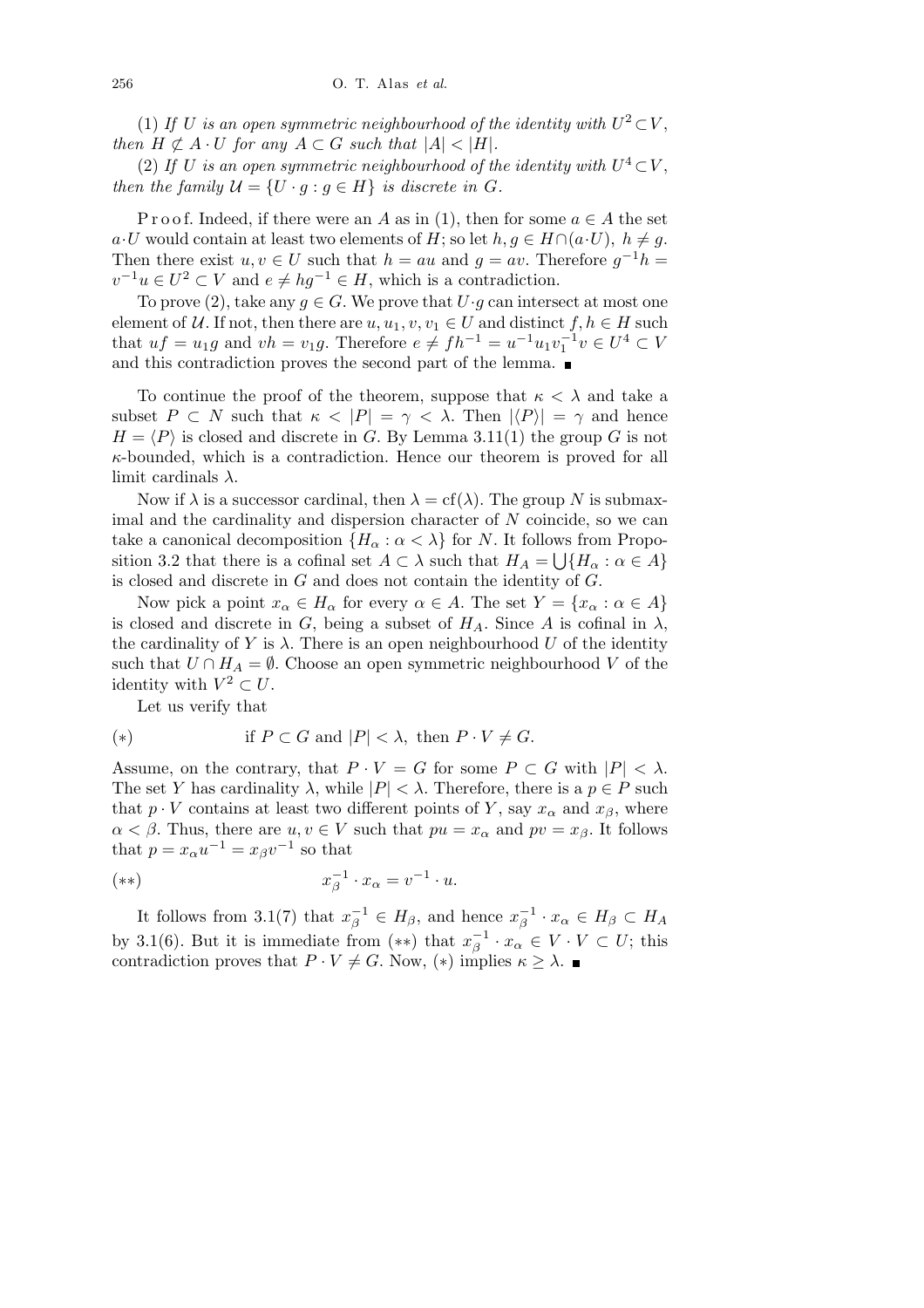The following corollary strengthens Theorem 8.4 of [ArCo] which states that the density and cardinality of any submaximal group are equal.

3.12. COROLLARY.  $c(G) = |G|$  for every submaximal group G. In partic*ular* , *a submaximal group with the Suslin property is countable.*

Proof. It is known that if  $c(G) \leq \kappa$ , then *G* is  $\kappa$ -bounded [Gu]. Now apply Theorem 3.11 to conclude that  $|G| \leq \kappa$ .

The following lemma will be of use for proving hereditary paracompactness of some submaximal topological groups.

3.13. LEMMA. Let X be a regular space. Suppose that  $X =$ S *{H<sup>n</sup>* : *n∈ω}*, *where the subsets*  $H_n$  *have the following properties:* 

- (1)  $H_i$  *is closed and discrete in X for all*  $i \in \omega$ ;
- $(H_i \cap H_j = \emptyset \text{ if } i \neq j;$

(3) *for every*  $x \in X$  *there is an open neighbourhood*  $V_x$  *of*  $x$  *such that for any*  $i \in \omega$  *the family*  $\{V_x : x \in H_i\}$  *is discrete in*  $X$ *.* 

*Then X is weakly collectionwise Hausdorff.*

P r o o f. Let *D* be a closed discrete subset of *X*. Then *D* = S *{D<sup>n</sup>* : *n∈ω}*, where  $D_n = D \cap H_n$  for all  $n \in \omega$ .

For every point  $x \in D_0$ , let  $W_x$  be an open neighbourhood of x such that  $W_x \subset V_x$  and  $\overline{W}_x \cap (D \setminus \{x\}) = \emptyset$ . Then the family  $\delta_0 = \{W_x : x \in D_0\}$  is  $W_x \subset V_x$  and  $W_x \cap (D \setminus \{x\}) = 0$ .<br>discrete and  $\overline{\bigcup \delta_0} \cap (D \setminus D_0) = \emptyset$ .

Suppose that  $n \geq 1$  and that for every  $k < n$  and for all  $x \in D_k$  we have defined an open neighbourhood  $W_x$  of  $x$  with  $W_x \subset V_x$  and such that the families  $\delta_k = \{W_x : x \in D_k\}, k = 0, \ldots, n-1$ , have the following properties:

- (i)  $\delta_k$  is discrete for every  $k = 0, 1, \ldots, n 1;$
- (ii)  $\overline{O_k}$  is discrete for even<br>
(ii)  $\overline{O_k}$   $\cap$   $(D \setminus D_k) = \emptyset$ ;
- (iii)  $(\bigcup \delta_i) \cap (\bigcup \delta_j) = \emptyset$  if  $i \neq j$ .

Every point  $x \in D_n$  has an open neighbourhood  $W_x$  in X such that  $W_x \subset V_x$ ,  $\overline{W}_x \cap (D \setminus \{x\}) = \emptyset$ , and

$$
\overline{W}_x \cap \left(\overline{\bigcup \delta_0} \cup \ldots \cup \overline{\bigcup \delta_{n-1}}\right) = \emptyset.
$$

It is clear that the family  $\delta_n = \{W_x : x \in D_n\}$  satisfies (i)–(iii) as well. Thus, when we construct  $\delta_n$  for all natural *n*, the family  $\{W_x : x \in D\}$  will be disjoint and  $x \in W_x$  for every  $x \in D$ . This proves that X is weakly collectionwise Hausdorff.

3.14. Theorem. *Every submaximal group G of non-measurable cardinality is hereditarily paracompact.*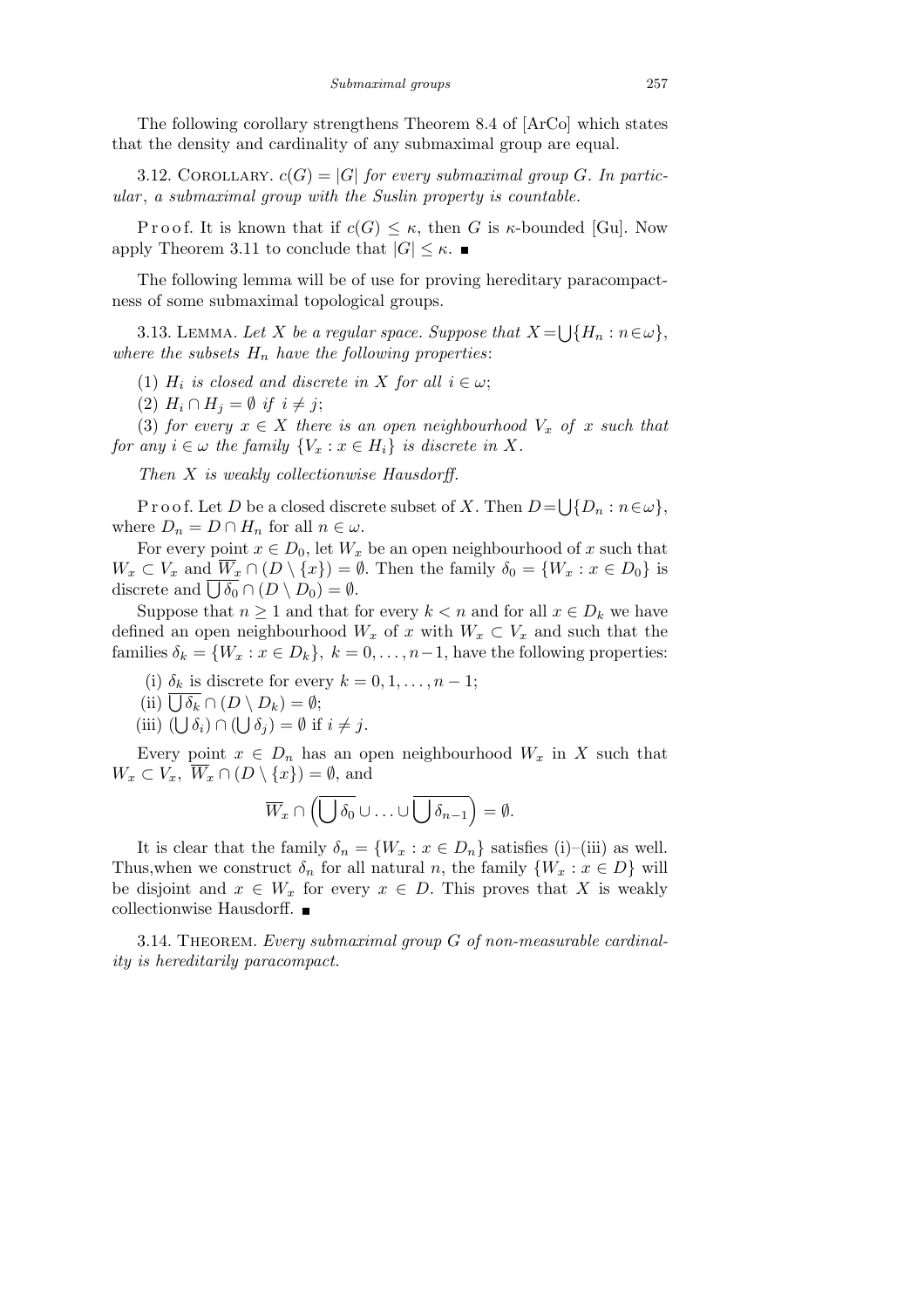Proof. By Theorem 2.2 it suffices to prove that  $G$  is weakly collectionwise Hausdorff. It is clear that *G* has an open subgroup whose cardinality and dispersion character are equal. If we prove hereditary paracompactness of this open subgroup of *G*, then *G* will be hereditarily paracompact. Therefore, without loss of generality we may assume that  $|G| = \kappa$ is an uncountable cardinal which coincides with the dispersion character of *G*.

Take a canonical decomposition  ${H_\alpha : \alpha < \kappa}$  of *G*. Applying The-Take a canonical decomposition  $\{H_{\alpha} : \alpha \leq \kappa\}$  of G. Applying Theorem 3.3 find a family  $\{A_n : n \in \omega\}$  of subsets of  $\kappa$  such that  $\bigcup \{A_n : X \subseteq \omega\}$  $n \in \omega$ } = *κ* and  $H_n = H_{A_n} = \bigcup \{ H_\alpha : \alpha \in A_n \}$  is closed and discrete in *G*. For each  $n \in \omega$  find an open neighbourhood  $U_n$  of the identity *e* with  $U_n \cap H_n \subset \{e\}$ . There exists a symmetric open neighbourhood  $V_n$  of *e* such that  $V_n^4 \subset U_n$ .

For every  $\alpha \in A_n$ , let  $W_\alpha^n = V_n \cdot H_\alpha$ . We will show that the family *γ*<sub>*n*</sub> = { $W_{\alpha}^{n}$  :  $\alpha \in A_{n}$ } is discrete in *G* for all  $n \in \omega$ .

Let  $g \in G$ . It suffices to prove that  $O = V_n \cdot g$  can intersect at most one element of  $\gamma_n$ .

Suppose, on the contrary, that there exist  $\alpha, \beta \in A_n$ ,  $\alpha < \beta$ , such that  $W_{\alpha}^n \cap O \neq \emptyset \neq W_{\beta}^n \cap O$ . Then there are  $p \in H_{\alpha}$  and  $q \in H_{\beta}$  with the property that  $(V_n \cdot p) \cap O \neq \emptyset \neq (V_n \cdot q) \cap O$ . Pick  $u, v, u_1, v_1 \in V_n$ such that  $ug = vp$  and  $u_1g = v_1q$ . Note that these equalities imply  $e \neq$  $pq^{-1} = v^{-1}uu_1^{-1}v_1 \in V^4 \subset U$ . But  $q^{-1} \in H_\beta$  by 3.1(7) and  $pq^{-1} \in H_\beta$  by 3.1(6). The contradiction with  $H_n \cap U_n \subset \{e\}$  shows that each  $\gamma_n$  is discrete in *G*. S

For every  $\alpha \in A_n$ , the subgroup  $G_{\alpha} =$  ${H_\nu : \nu \leq \alpha}$  is closed and discrete in *G* because  $|G_{\alpha}| < \kappa$ . Let *U* be an open neighbourhood of *e* such that  $U \cap G_{\alpha} = \{e\}$ . Choose a symmetric open neighbourhood *V* of *e* with  $V^4 \subset U$ . Then the family  $\mu = \{V \cdot x : x \in G_\alpha\}$  is discrete in *G*—this follows from Lemma  $3.11(2)$ .

Take any  $n \in \omega$ . If  $\alpha \in A_n$  and  $p \in H_\alpha$ , let  $V_p = (V \cdot p) \cap W_\alpha^n$ . It is straightforward to check that the family  $\mu_n = \{V_p : p \in H_n\}$  is discrete in *G* and  $p \in V_p$  for every  $p \in H_n$ .

Thus, we have obtained a family  ${H_n : n \in \omega}$  for the group *G* which satisfies the conditions  $(1)$ – $(3)$  of Lemma 3.13. Thus *G* is hereditarily paracompact by Theorem 2.2.  $\blacksquare$ 

3.15. Corollary. *If a submaximal topological group G has non-measurable cardinality, then*  $dim(G) = 0$ *. In particular, G cannot be connected.* 

P roof. If a normal space is a countable union of its strongly zerodimensional (in this case even discrete) subspaces, then it is strongly zerodimensional [En, Theorem 7.2.1].  $\blacksquare$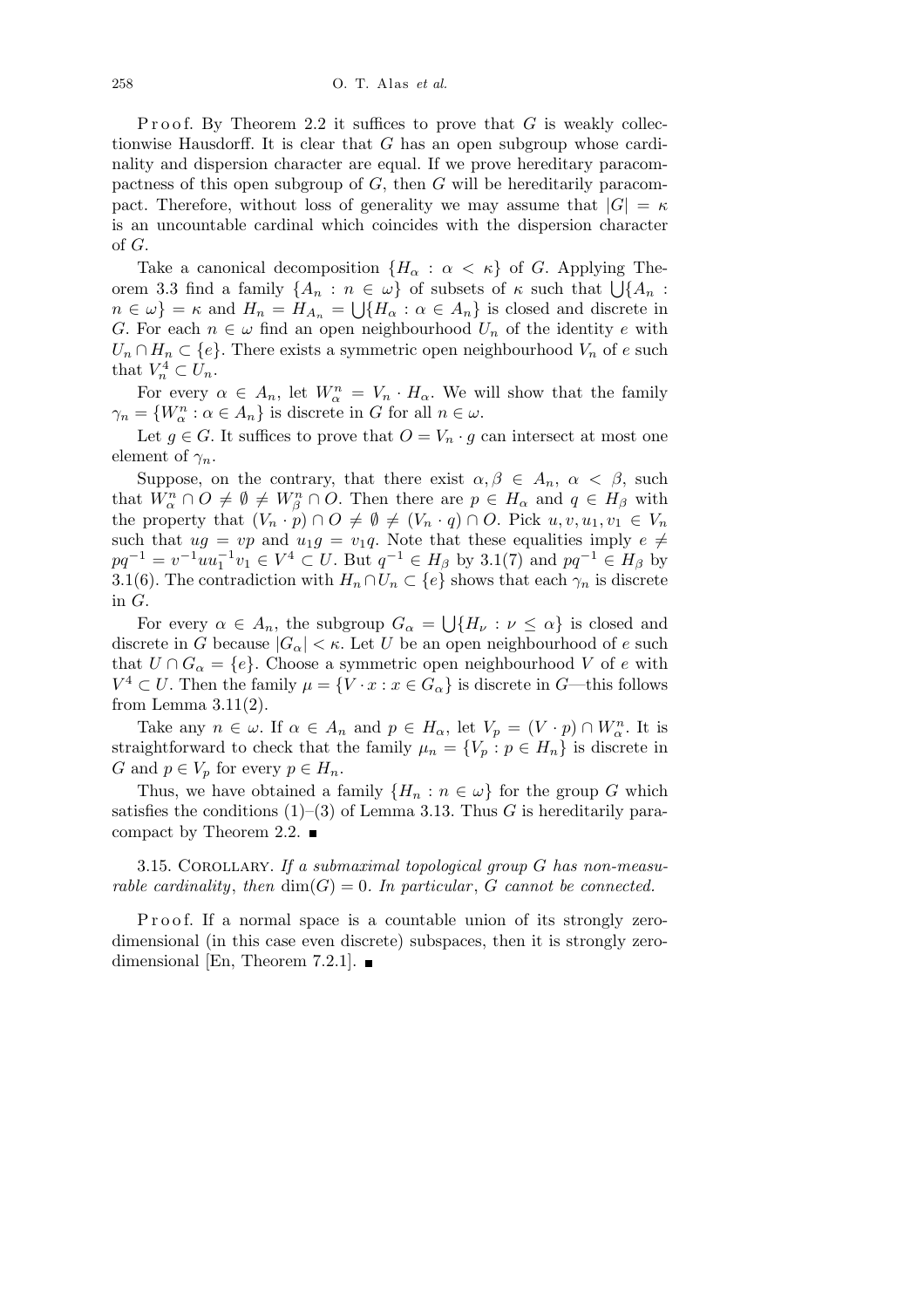3.16. Corollary. *If there are no measurable cardinals*, *then every submaximal topological group is hereditarily paracompact and zero-dimensional in the sense of the dimension* dim*. In particular* , *no submaximal infinite topological group is connected.*

This corollary gives a partial answer to Problem 8.18 of [ArCo]. It turns out that for Abelian submaximal groups no set-theoretic assumptions are needed to prove that they are paracompact and strongly  $\sigma$ -discrete.

3.17. Proposition. *Any infinite Abelian submaximal topological group is hereditarily paracompact and strongly σ-discrete.*

P r o o f. Let *G* be an Abelian submaximal group. It is proved in [Pr] that every irresolvable (and hence every submaximal) Abelian group contains a countable open subgroup. Therefore *G* is a discrete union of its countable subspaces and the result follows.  $\blacksquare$ 

3.18. Corollary. *Any Abelian submaximal topological group is strongly zero-dimensional.*

## **References**

- [ArCo] A. V. A r h a n g el' s ki˘ı [A. V. Arkhangel'ski˘ı] and P. J. C olli n s, *On submaximal spaces*, Topology Appl. 64 (1995), 219–241.
- [CoLF] W. W. Comfort and L. Feng, *The union of resolvable spaces is resolvable*, Math. Japon. 38 (1993), 413–414.
- [CoRo] W. W. Comfort and K. A. Ross, *Pseudocompactness and uniform continuity in topological groups*, Pacific J. Math. 16 (1966), 483–496.
	- [vD] E. K. van Douwen, *Applications of minimal topologies*, Topology Appl. 51 (1993), 125–139.
	- [En] R. E n g el ki n g, *General Topology*, PWN, Warszawa, 1977.
- [GRS] J. A. Guthrie, D. F. Reynolds and H. E. Stone, *Connected expansions of topologies*, Bull. Austral. Math. Soc. 9 (1973), 259–265.
- [Gu] I. Guran, *On topological groups close to being Lindelöf*, Soviet Math. Dokl. 23 (1981), 173–175.
- [He] E. H ewi t t, *A problem of set-theoretic topology*, Duke Math. J. 10 (1943), 309–333.
- [HeRo] E. Hewitt and K. Ross, *Abstract Harmonic Analysis*, Vol. 1, Springer, Berlin, 1963.
	- [Ma] V. I. Malykhin, *Extremally disconnected and similar groups*, Soviet Math. Dokl. 16 (1975), 21–25.
	- [Pr] I. V. Protasov, *Absolutely resolvable groups*, Ukrain. Math. Zh. 48 (1996), 383–392 (in Russian).